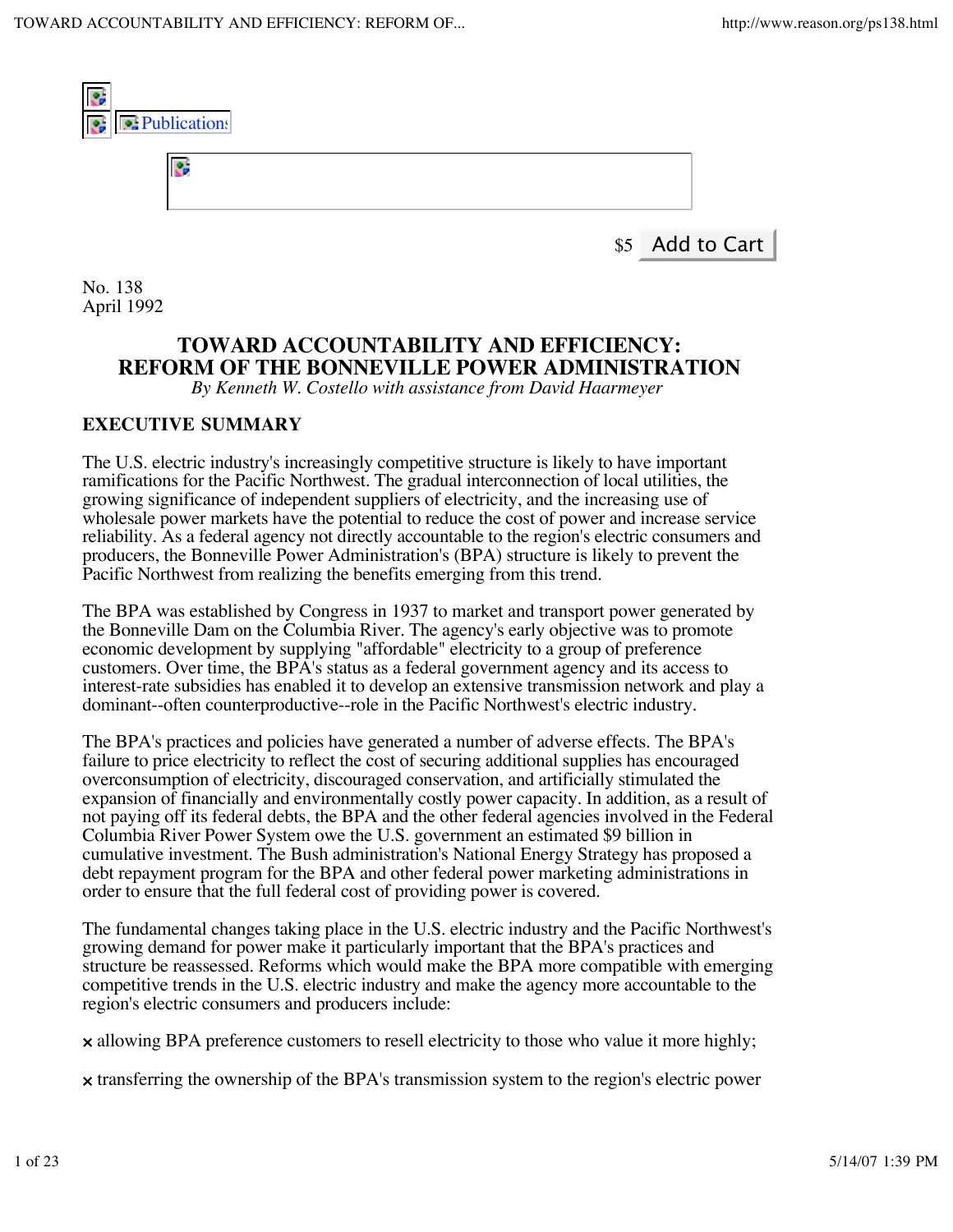consumers and generators; and

× removing artificial and counterproductive incentives for conservation and instead relying on efficient market pricing of electricity for promoting wise use of energy.

These reforms would enable the Pacific Northwest to gain greater control over the agency's power marketing decisions and provide the region with greater access to economically and environmentally low-cost electricity. They should benefit not only the BPA's preference customers, but the region's electric retail customers, independent power generators, and groups interested in promoting conservation and preserving the environment as well.

#### **I.INTRODUCTION**

The BPA is the power marketing agency for the Federal Columbia River Power System (FCRPS), which also consists of the Pacific Northwest generating facilities operated by the Army Corps of Engineers and nonpower-related projects of the Bureau of Reclamation. Taken together, the accounting value of the FCRPS's total assets as of September 1990 was \$15 billion. In 1990, the Bonneville Power Administration (BPA) marketed over \$2 billion worth of electricity from thirty federally built powerplants.<sup>1</sup>

Through its extensive transmission network (Intertie), the BPA markets power to a region encompassing the states of Washington, Oregon, Idaho, western Montana, plus portions of neighboring states. The Intertie makes up nearly 80 percent of this region's high-voltage transmission, with over 14,700 circuit miles of lines and almost 400 substations. The

replacement value of the system is estimated by the BPA to be about \$10 billion.<sup>2</sup> In addition to marketing power, the BPA also promotes non-electricity-related objectives, which include conservation, irrigation, and fish and wildlife protection.

Like the four other federal power administrations,<sup>3</sup> the BPA is authorized to give preference in the sale of power to utilities owned by public entities such as municipalities, public utility districts (PUDs), and rural electric cooperatives. In addition to also providing nonfirm power to investor-owned utilities, the BPA sells power directly to aluminum producers in the Northwest. While the BPA is required by law to charge rates that are sufficient to assure repayment of the federal investment in the FCRPS after first meeting the agency's other costs, historically it has failed to do this.

The BPA was established by Congress in 1937 to market and transport power from the Bonneville Dam on the Columbia River.<sup>4</sup> Like the four other federal power marketing administrations, the BPA's original objective was to promote economic development by providing low-cost power. At the time, it was believed that investor-owned utilities were

either unable, unwilling, or could not be trusted to provide power at reasonable prices.<sup>5</sup> Today, as the Pacific Northwest's economic development and vitality demonstrate, this objective has generally been met. For example, when the BPA was established less than 10 percent of the farms in the United States had electricity. By 1960, over thirty years ago, over 97 percent of farms had electricity, and today this figure is over 99 percent.

Not only has the Pacific Northwest undergone dramatic changes since the late 1930s, but so has the U.S. electric utility industry. As a result of technological, economic, and regulatory changes, the industry's early monopoly structure has increasingly given way to a more open and competitive structure.<sup>6</sup> The growing significance of independent suppliers of electricity in addition to the gradual interconnection of local utilities means that competition within the industry is likely to accelerate. By ensuring that prices more closely reflect the true cost of providing power, competitive power trades and other market arrangements have the potential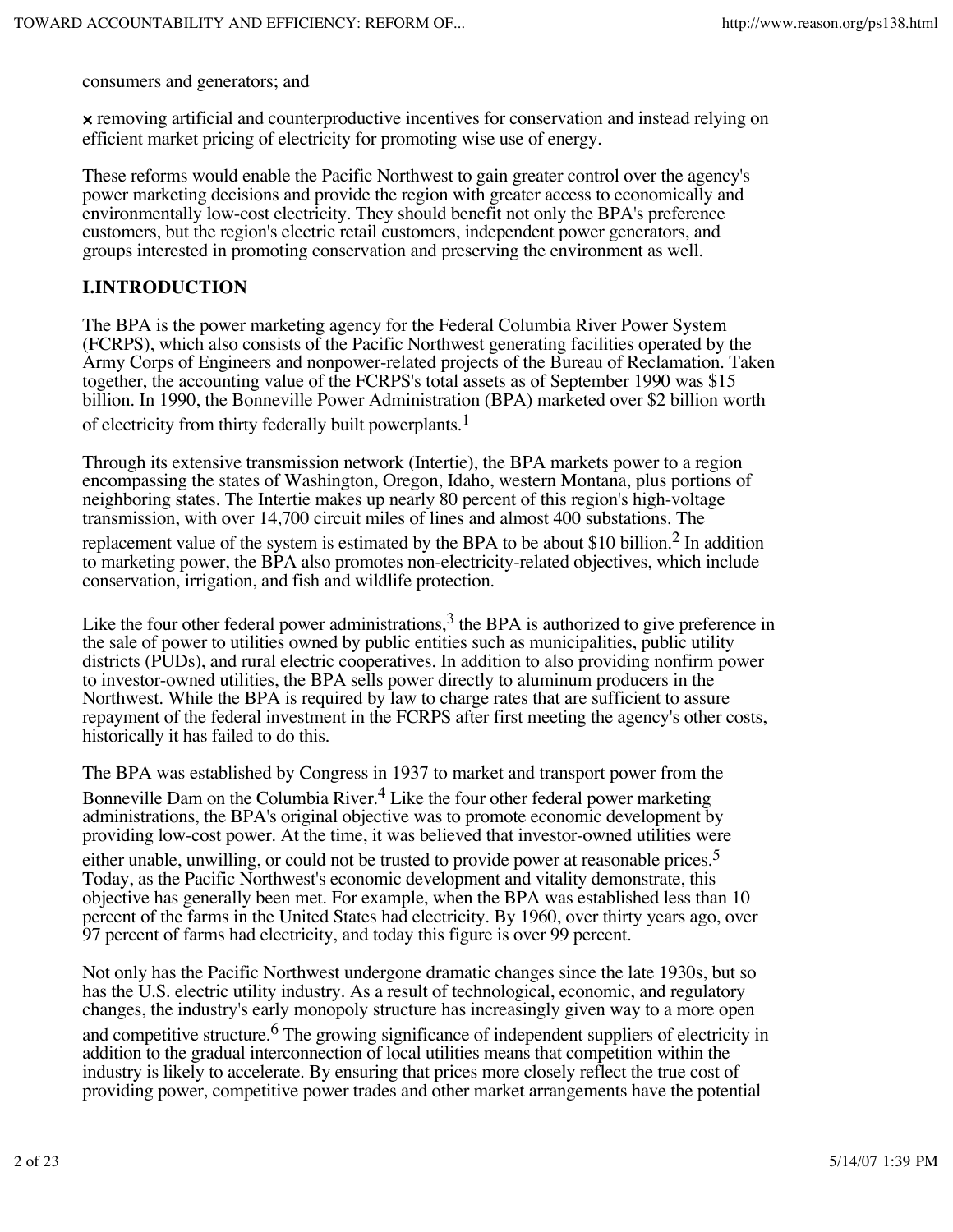over the long run to reduce the cost of power, increase service reliability, and take away the need for additional environmentally and economically costly power projects.

Consistent with the electric utility industry's increasingly competitive structure is the Bush Administration's National Energy Strategy which recommends the phase-out of interest-rate subsidies to the BPA and other federal power marketing administrations. According to the administration's report, "below-cost financing has cost the U.S. Treasury more than \$4 billion to date."<sup>7</sup>

These fundamental changes suggest a clear need to reassess the BPA's original mandate to supply "affordable" electricity to preference consumers. But, a more powerful and obvious reason to examine the BPA's operations is found in the FCRPS's balance sheets: while assets totaled about \$15 billion, liabilities were over \$15.3 billion, calling into question the accountability of the BPA, as well as that of the U.S. Army Corps of Engineers and the Bureau of Reclamation.8

As the BPA is presently organized, it lacks the incentive structure to operate in a commercially sound manner or in the long-term interests of electric power consumers and producers of the Pacific Northwest. Thus, while the BPA is directed by statute to price electricity economically and repay its debts to the federal government, it has failed to do so and cannot be expected to do so without undertaking market-based reforms.

The BPA's failure to price electricity to reflect the cost of securing additional supplies has generated a number of adverse effects. BPA's long-standing practice of underpricing power encouraged overconsumption, discouraged conservation, and artificially stimulated the

expansion of additional power capacity.<sup>9</sup> As a consequence of having exhausted cheap hydropower by the 1960s, the BPA and other regional utilities had to turn to more financially and environmentally expensive thermal plants.

One of the more well-publicized outcomes of these actions was the \$2.25-billion default of the Washington Pacific Power Supply System (WPPSS) in 1983, the largest municipal default in history. Only two of five planned (nonfederal) nuclear power projects were salvaged, and the BPA's acquisition of a large share of the generating capability made it responsible for a large portion of each project's costs, including debt service, whether or not they were completed.<sup>10</sup>

As of September 1990, the future total BPA principal and interest payments for all "nonfederal" projects of the FCRPS came to \$13.8 billion and may be considerably higher pending the resolution of ongoing litigation over unallocated project costs. This amount is exclusive of the \$9.1-billion cumulative repayable investment the FCRPS owes the U.S.

government.<sup>11</sup> The appropriated debt dates back to the agency's inception and was originally expected to be paid to the U.S. Treasury within fifty years.

Historically, the interest rates on the BPA's debt have averaged around 50 percent below commercial rates. Randomly selecting seven projects completed by the FCRPS since 1960, the U.S. Office of Management and Budget calculated that the average interest rate for the projects was less than 40 percent of the average U.S. Treasury long-term interest rate at the time the projects went into service.12

As a result of this highly subsidized financing, the BPA's power rates do not reflect the full costs incurred in making the power available and therefore electric power producers and consumers receive incorrect signals for making production and consumption decisions. As of 1989, the BPA had paid only 14.7 percent of its federal debt, which from 1987 to 1989 grew by \$302 million.<sup>13</sup>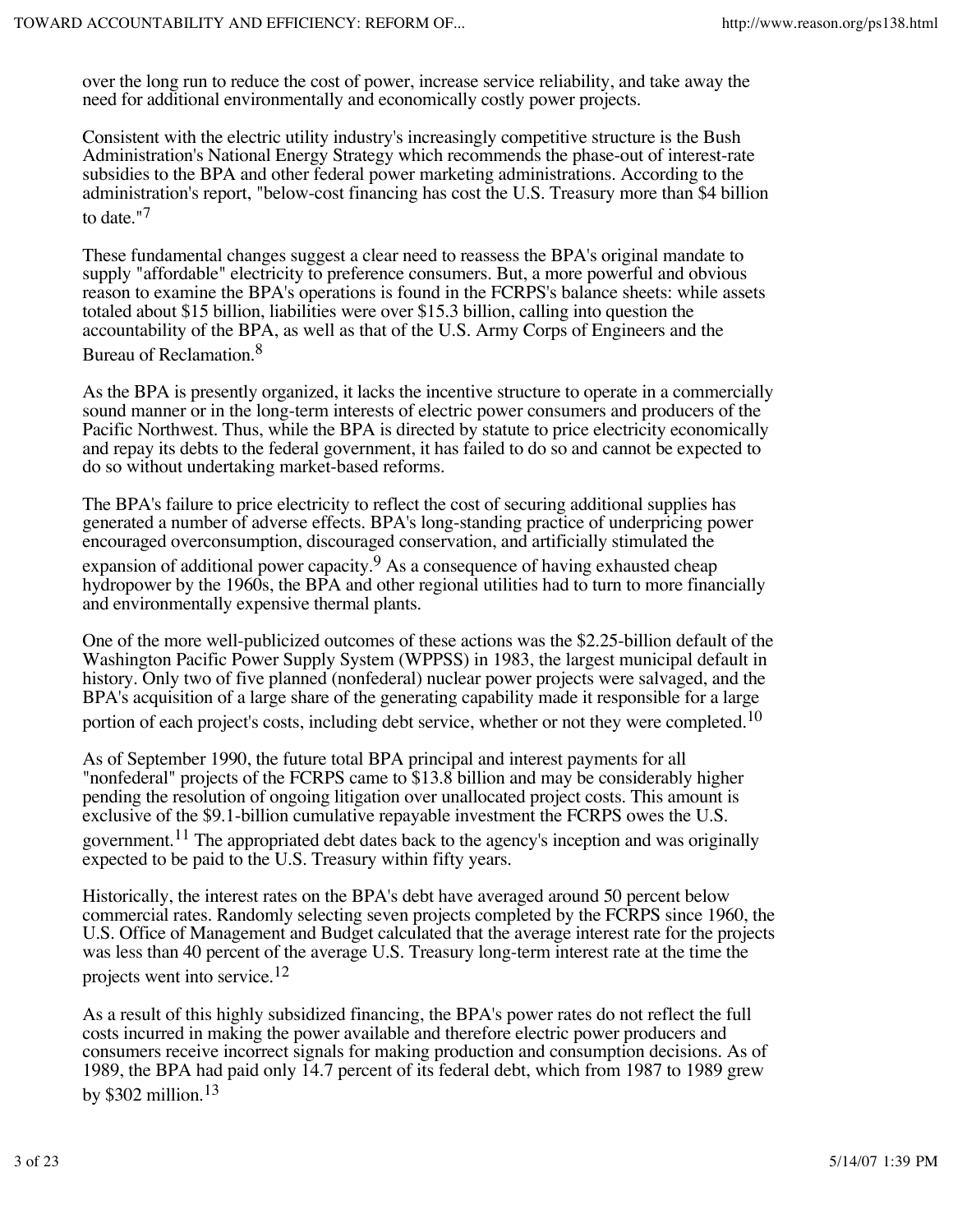In addition to the considerable cost to the general taxpayer, the cost of distorted price signals to consumers of power, the cost of discriminatory Intertie policies, and the cost imposed on the environment from construction of unnecessary projects, the BPA's noncommercial practices also ensure that it has an unfair competitive advantage over privately owned utilities. For example, as a federal agency, the BPA's income and properties have always been tax exempt. Thus, as it presently functions, the BPA prevents the Pacific Northwest from realizing the real benefits emerging under a competitive U.S. electric industry.

This paper assesses the economic and social costs generated under the BPA's present structure and shows why they can be expected to grow in the future as the U.S. electric industry moves rapidly toward competition and *de facto* deregulation of wholesale power transactions. Three proposals for reform are offered that, by introducing competitive forces and shifting BPA's resources away from the federal government and toward local control, should benefit not only the BPA's wholesale preference consumers but the wider electric consumers and producers of the Pacific Northwest.14

## **II.PUBLIC UTILITY REGULATION AND THE RATIONALE FOR THE BPA**

A.Original Objectives of the BPA

To understand why the BPA's present structure is not capable of providing reliable electric service consistent with sound commercial and environmental practices, it is instructive to examine the unique circumstances under which the BPA was created. While these circumstances have changed, BPA practices and structure have not.

When Congress passed the Bonneville Power Act in 1937, the United States was just beginning to recover from the Great Depression, and the Pacific Northwest was generally underdeveloped compared to the rest of the country. In keeping with his 1932-campaign pledge, President Roosevelt initiated the Bonneville and Grand Coulee Dam-hydroelectric projects along the Columbia River. To resolve the issue of control and distribution of the power generated by the Bonneville Dam, which in 1940 was connected to the Grand Coulee

Dam by transmission lines, Congress created the BPA.<sup>15</sup>

Central to the Act was the desire to market federal and privately produced power separately and to give publicly and cooperatively owned distribution systems the first rights to purchase. Moreover, on the grounds that the agency was intended as a marketing organization only, the 1937 Act specifically prohibited the BPA from owning generating facilities.

The rationale behind the preference policy in distributing electricity was the general belief that unlike private utilities, nonprivate organizations could be relied upon to ensure the wide distribution of low-priced power. At this time in history, private utilities were believed to have

frequently exploited power consumers by charging "exorbitant" rates.<sup>16</sup>

Another important operating directive given to the BPA was that it should act in a commercial manner and hence should be self-supporting. As codified in the Flood Control Act of 1944 and later the Regional Power Act of 1980, the BPA is required to repay all the taxpayer's investment in federal dams with interest and cover annual operating and maintenance costs. Thus, to operate "under sound business principles" as required by the Act, the BPA must sell its power at rates which cover the federal government's financing costs.

Under the Department of Energy Organization Act of 1977, the BPA and the four other power marketing agencies were officially brought under the control of the Department of Energy. The Federal Energy Regulatory Commission (FERC) became responsible for reviewing the BPA's rates for all power sold within the region, and for transmission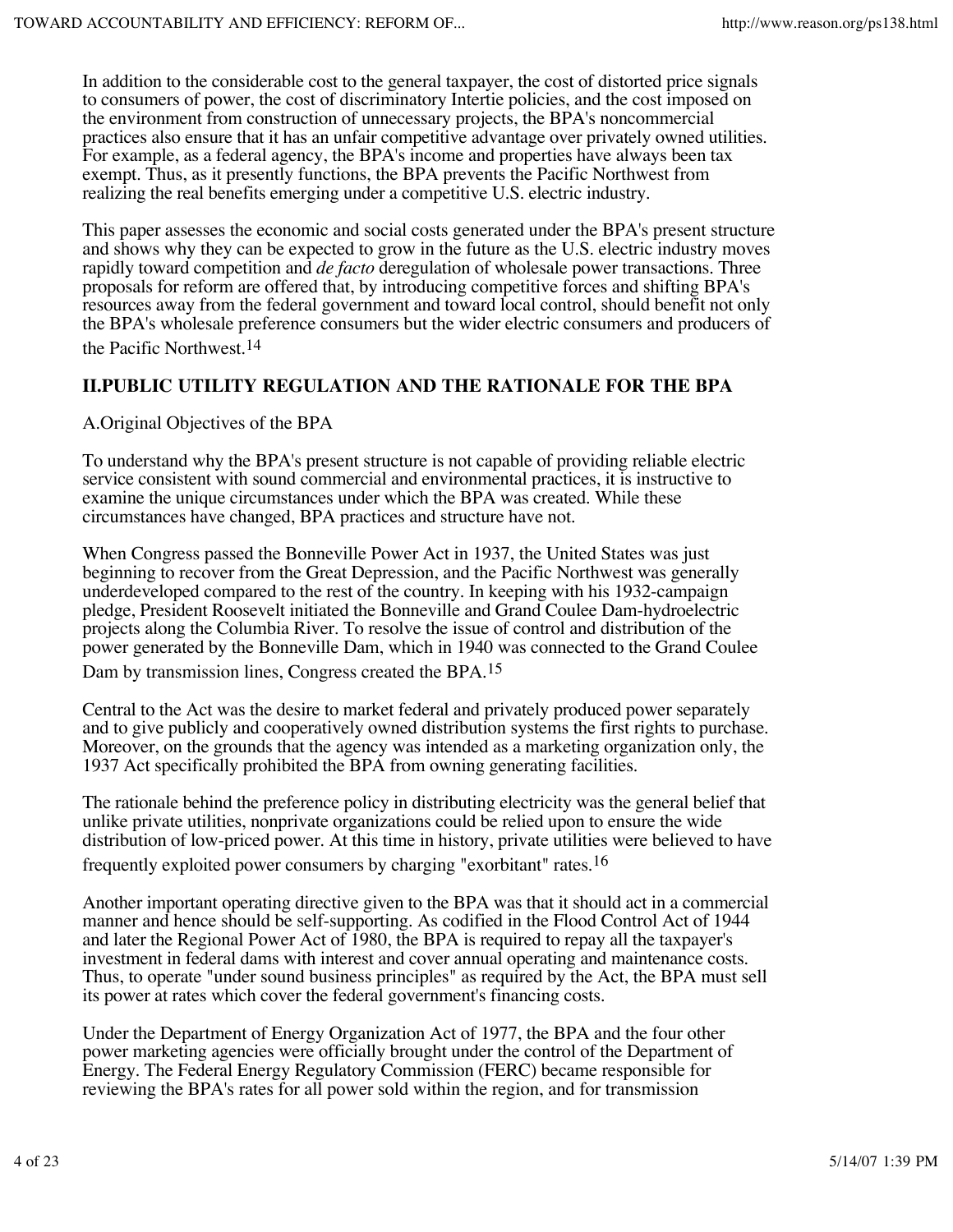services.<sup>17</sup>

Two years before the BPA was created, the Public Utility Holding Company Act of 1935 (PUHCA), the foundation of contemporary rate-of-return regulation of electric rates and services, was enacted.<sup>18</sup> State commissions required that rates for public utility services to correspond to a utility's prudently incurred cost of service, including the ability to earn adequate profits for attracting capital needed to provide reliable electric service.<sup>19</sup>

Since the beginning of state regulation, in return for having their rates regulated, utilities were given monopoly franchises for distributing power within their territories. The widely perceived motivation for public utility regulation was to prevent utilities from taking advantage of their market power by charging monopoly prices.<sup>20</sup>

Thus, there are two separate regulatory structures governing electricity distribution organizations in the United States: as federal facilities, the BPA's and the four other federal power-marketing administrations' rates are regulated by FERC and are required to cover operating costs and the federal governments capital costs; privately owned electric utilities are regulated by FERC as well as by state public utility commissions. In both cases, the widely perceived motivation for regulation was to ensure that consumers receive reliable, affordable electricity.

#### B.Objectives of the BPA Today

Since the early days of the BPA, both the electric utility industry and the regulatory framework governing it have changed dramatically. As discussed in greater detail in Section IV, important technological, legal, and competitive changes have significantly reshaped the electric industry and provided opportunities for more efficient pricing of power, the expansion of power marketing, and greater competition. At the same time, state public utility commissions have gained considerable experience regulating electric utility activities to mitigate the likelihood of monopoly abuse. Accordingly, it is instructive to reexamine the BPA's original objectives in light of the much different environment the agency finds itself in today.

The relevant policy question is whether the original reasons for establishing the BPA are valid today. The clear answer is that they are not. There is no technical or commercial reason why privately owned utilities would not be willing and able to distribute hydropower from federal dams to all customers located in their service areas. As long as federal or state regulators allow a fair rate of return to be earned on capital expenditures undertaken to serve rural customers, privately owned utilities should be just as willing to serve these customers as their other customers.

Subject to state public utility regulation, private utilities are obligated to serve anyone who wants electricity and who is located in their service area. Most privately owned electric utilities in the United States have *de facto* exclusive franchises whereby they are given the right to be the sole supplier of electricity in a designated area in return for the obligation to deliver reliable service at a "reasonable" price. Thus, existing public utility regulation is designed to prevent utilities from charging monopoly prices.

Finally, legal changes facilitating the entry of nonutility generators of power, along with the advent of transmission lines capable of carrying power over longer distances, betoken the increasing potential for competition to protect consumers from monopoly prices. Accordingly, it is no longer clear that the BPA's preference policy and pricing practices are necessary either to promote development or to protect rural electricity consumers in the Pacific Northwest.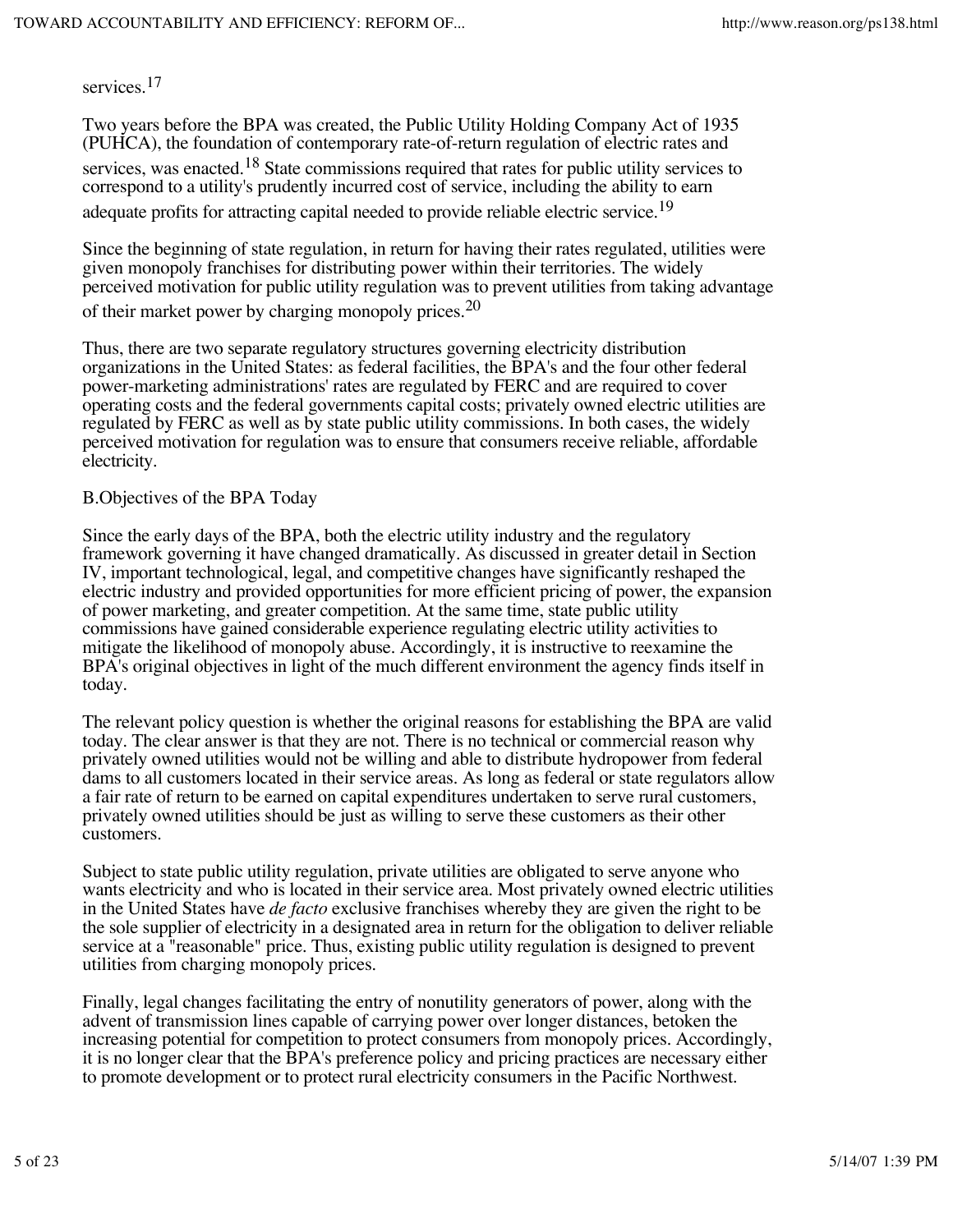This point becomes more apparent when viewed from the perspective of the serious problems created by the BPA's two most glaring noncommercial practices--its preference policy and its inability to set rates which recover the full cost of supplying power. Together these policies were instrumental in contributing to shortfalls in generating capacity, excessive investment of taxpayers' money, wide rate disparities, unreliable service, enactment of counterproductive energy conservation legislation, and mounting federal debt.

Predictably, underpricing of power caused demand to rise beyond the capacity of the BPA's hydropower facilities. According to economist Yvonne Levy, as a result of shortages of power capacity since the early 1970s, "BPA denied private investor-owned utilities to all but small amounts of "firm" power--assured contract supplies--to enable Bonneville to meet requirements of its preference consumers.<sup>"21</sup>In turn, this restrictive policy lead to both significant rate disparities within the region and, by generating uncertainty, severely hampered the orderly introduction of new electric generating facilities.<sup>22</sup>

In an effort to resolve legal disputes which arose over the BPA's preference policy, in 1980 Congress passed the Regional Power Act (Pacific Northwest Electric Power Supply and Conservation Act).<sup>23</sup> The class of protected ("preferred") users was expanded to include private utilities who provided power to farmers and residential customers.24 This was accomplished by "Residential Exchange" contracts, which allowed privately owned utilities to exchange their qualified residential and irrigation-power loads at average cost, for the BPA's priority-firm power rates.<sup>25</sup> In 1990, these contracts cost the BPA \$160 million.<sup>26</sup>

The Regional Power Act was also aimed at benefiting other consumers of BPA power. Direct-service industry customers such as aluminum producers were given assurance of long-term supply availability. To protect the original preference customers from any adverse effects of the BPA's power exchanges with privately owned utilities, a rate cap was established. Consequently, as reported in the Department of Energy's 1991 report to Congress, after adjusting for inflation, the BPA's priority firm rate declined from 1984 to

1991.27 Finally, in response to concern for energy conservation, the Act broadened the BPA's responsibilities to include multisector-energy conservation programs. These programs are examined in section V.

In sum, while the BPA's noncommercial practices may have had a legitimate role in promoting regional development before either electric utility regulation or the electric utility industry was developed, this is no longer true today. Both the Pacific Northwest economy and the U.S. electric industry have been dramatically transformed since BPA was created by Congress. Indeed, the BPA's early noncommercial policies are directly contradictory to the region's and the agency's broader mandate to promote conservation and environmental protection. In addition, by stunting the growth of power industry competition and use of market arrangements in the region, continuation of BPA's noncommercial practices can be expected to harm, not promote, the region's development and electric consumers.

Finally, the regulatory structure governing nonfederal utilities has been shown to be capable of protecting power consumers. As a federal marketing agency, the BPA is not held to either strict commercial or state regulatory standards. Accordingly, the agency's historical tendency has been to expand its responsibilities while at the same time failing to follow its mandate of recovering its costs. The detrimental economic and environmental consequences of this tendency are described below.

# **III.THE ECONOMIC AND ENVIRONMENTAL COSTS OF THE BPA**

A.Documented Costs of the BPA's Operations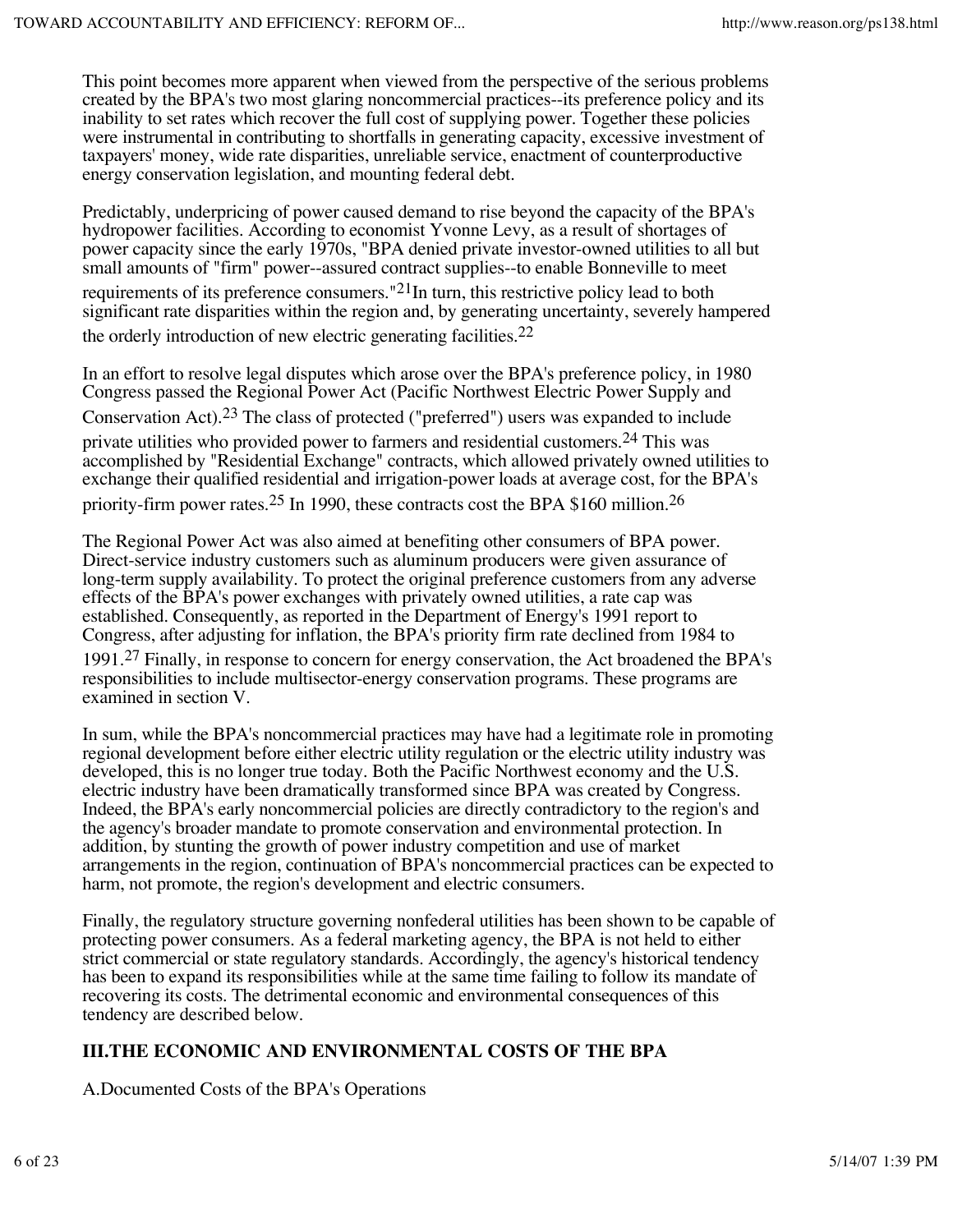The best measure of the magnitude of costs generated under the BPA's public ownership structure is found by examining BPA's pricing policies and the scope of the federal subsidies the agency has received. Although BPA's originating legislation states that rate schedules "shall be drawn having regard to the recovery...of cost of producing and transmitting such electric energy, including amortization of the capital investment over a reasonable number of years," an examination of its pricing and debt repayment practices indicates that the agency never took this mandate seriously.

Yvonne Levy calculated that if the BPA had to pay market-based interest rates and taxes that privately owned utilities are obligated to pay, its rates on a yearly average would have been 82 percent higher during the period of 1947 to 1979, 112 percent higher during the period of 1965 to 1979, and 134 percent higher during the period of 1971 to 1979.<sup>28</sup> San Jose State University economics professor David Shapiro calculated that normal, straight-line amortization of BPA's debt alone would have increased the cost of operation (or conversely, decreased U.S. taxpayer subsidies) by \$1.05 billion for the period of 1973 to 1986.<sup>29</sup>

Subsidies to the BPA partly stem from its use of arbitrary debt repayment schedules (it does not have fixed payback periods), and its ability to extract funds from the federal government at below market interest rates. These subsidies run into hundreds of millions of dollars per year. Shapiro estimated that the total subsidy to the BPA for the period of 1973 to 1983 was about \$4 billion.<sup>30</sup> Analyst Timothy Roth estimated that, as of the end of fiscal year 1972, the BPA had repaid just 19 percent of the total federal hydropower investments.<sup>31</sup> According to economist Milton Copulos, by 1986 the BPA had repaid only 8 percent of the federal investments it made from 1937 to 1986.<sup>32</sup> Like the other federal power administrations, Bonneville was, by law, supposed to repay its investments within fifty years of start-up for projects financed with federal funds.

In 1985, then OMB Director David Stockman stated before a congressional committee that BPA would have to raise electric rates by 20 percent in 1986 with debt repayment reform.<sup>33</sup> Economists Andrew Kleit and Richard Stroup found that for the \$6.5 billion in loans outstanding in 1986, the average interest rate was only 3.5 percent.  $34$ 

B.Additional Costs of BPA's Noncommercial Operations

Although the above estimates of subsidies and required rate hikes demonstrate that the costs generated under BPA's present structure are indeed significant, they are likely to be conservative since they do not take into account the wider impacts these uneconomic practices have had on BPA's consumers, competitors, and the environment.

From the perspective of society, subsidies tend to prevent the most efficient electricity suppliers from selling in wholesale or retail markets. Privately owned utility operators have expressed concern that a move toward a more competitive environment will place them at a competitive disadvantage if publicly owned and rural electric cooperatives continue to receive large subsidies from the federal government.<sup>35</sup>

Ironically, the BPA's below-cost pricing policy has led to major problems for electricity consumers in the Pacific Northwest. By artificially stimulating demand for power, underpricing forced the BPA to look for new sources of electricity supply in larger amounts and sooner than it would have otherwise. Through the 1970s, the BPA and a consortium of publicly owned utilities formed the Washington Pacific Power Supply System (WPPSS) to build five nuclear power plants. To get around the legislative prohibition against owning power plants, the BPA bought rights, through "net-billing agreements" with other utilities, to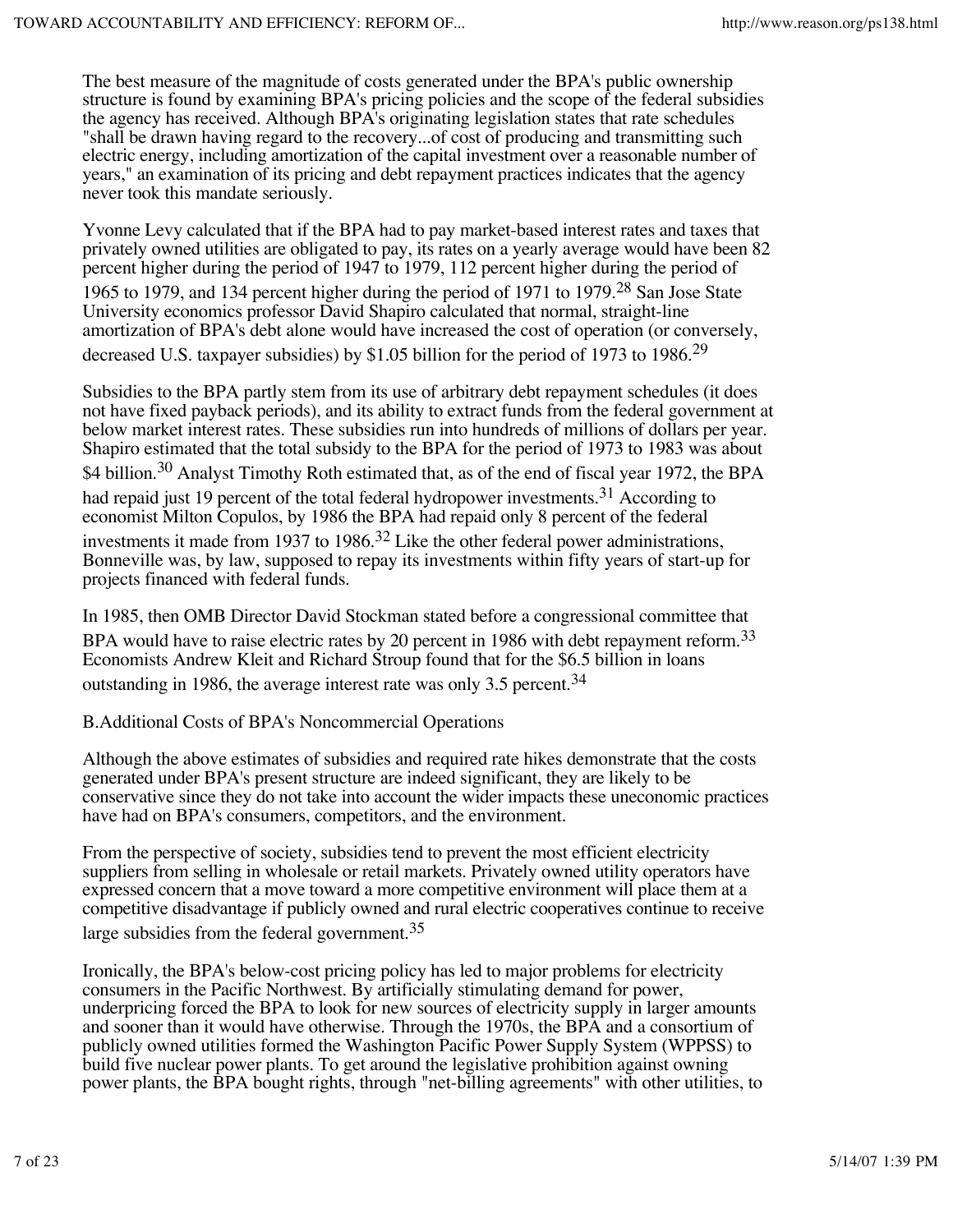power from three of the plants.36

Because of these "net-billing agreements," the BPA acquired most of the generating capacity of the five nonfederal nuclear projects. These contracts made the BPA, and thus its customers, financially responsible for the projects' entire costs. The burden was felt particularly by aluminum smelters, whose electricity rates rose about 800 percent over the period of 1979 to 1984.37

In 1983, as a result of significant cost overruns, the WPPSS defaulted on \$2.5 billion worth of bonds, and two of three plants were mothballed. According to the BPA's annual report for fiscal year 1990, "the future principal and interest payments required for nonfederal projects total \$13.8 billion, of which \$7.1 billion represents interest."38 Ongoing litigation regarding two of the plants could result in the BPA assuming an additional \$1 billion in costs.<sup>39</sup>

In retrospect, much of the blame for the WPPSS financial disaster can be traced to the BPA's below-cost pricing, its inaccurate electricity demand forecasts, and the fact that, as a government entity with access to taxpayer funds, it did not have to bear the burden of its decisions. Moreover, because the BPA, through its "net-billing agreements" shouldered nearly all the costs associated with the projects, the other participating utilities did not have a strong incentive to closely monitor the construction of the projects.40

In addition, subsidized electricity prices also encouraged BPA consumers to underinvest in energy conservation. With artificially low electricity prices, consumers found it more difficult to justify making investments in energy conservation. When BPA's prices started to rise sharply in the 1980s, residents and businesses in the Pacific Northwest suffered large losses because of their high dependency on low-priced electricity. The "high dependency" reflects the low electricity rates in BPA's service area relative to the rest of the country. For example, residential electricity rates in Washington, Idaho, and Oregon are the lowest in the country; residential consumers in the three states combined pay about 55 percent of the average U.S.

price for residential electricity.<sup>41</sup>

Finally, because underpricing of electricity encourages consumption, increasing the need to expand power capacity, it unnecessarily imposes costs on the environment. The BPA's extensive system of hydropower dams on the Columbia River system has significantly reduced the salmon runs by damaging the fish as they move out to the ocean and by impeding returning adult spawners.<sup>42</sup> By the early 1980s the number of salmon returning to the Columbia River Basin to spawn each year had dropped from 10 to 16 million to about 2.5 million.<sup>43</sup>

## **IV.THE EMERGENCE OF A COMPETITIVE ELECTRIC INDUSTRY**

The electric industry is becoming more competitive and pressures are mounting for

deregulating specific components of the industry.<sup>44</sup> Just a few years ago the electric industry was stridently opposed to competition and reform of traditional cost-of-service regulation. Ongoing technological, regulatory, and competitive changes, however, indicate that the industry is undergoing fundamental and irreversible restructuring.

The positions of many privately owned utilities have shifted toward acceptance of competitive forces over state regulation to determine their financial fate. For example, many electric utilities now favor purchasing generating capacity from outside parties over building their own

generating facilities and being subjected to inflexible and unpredictable regulation.<sup>45</sup> In large measure this openness to markets is a direct response of the industry's experience with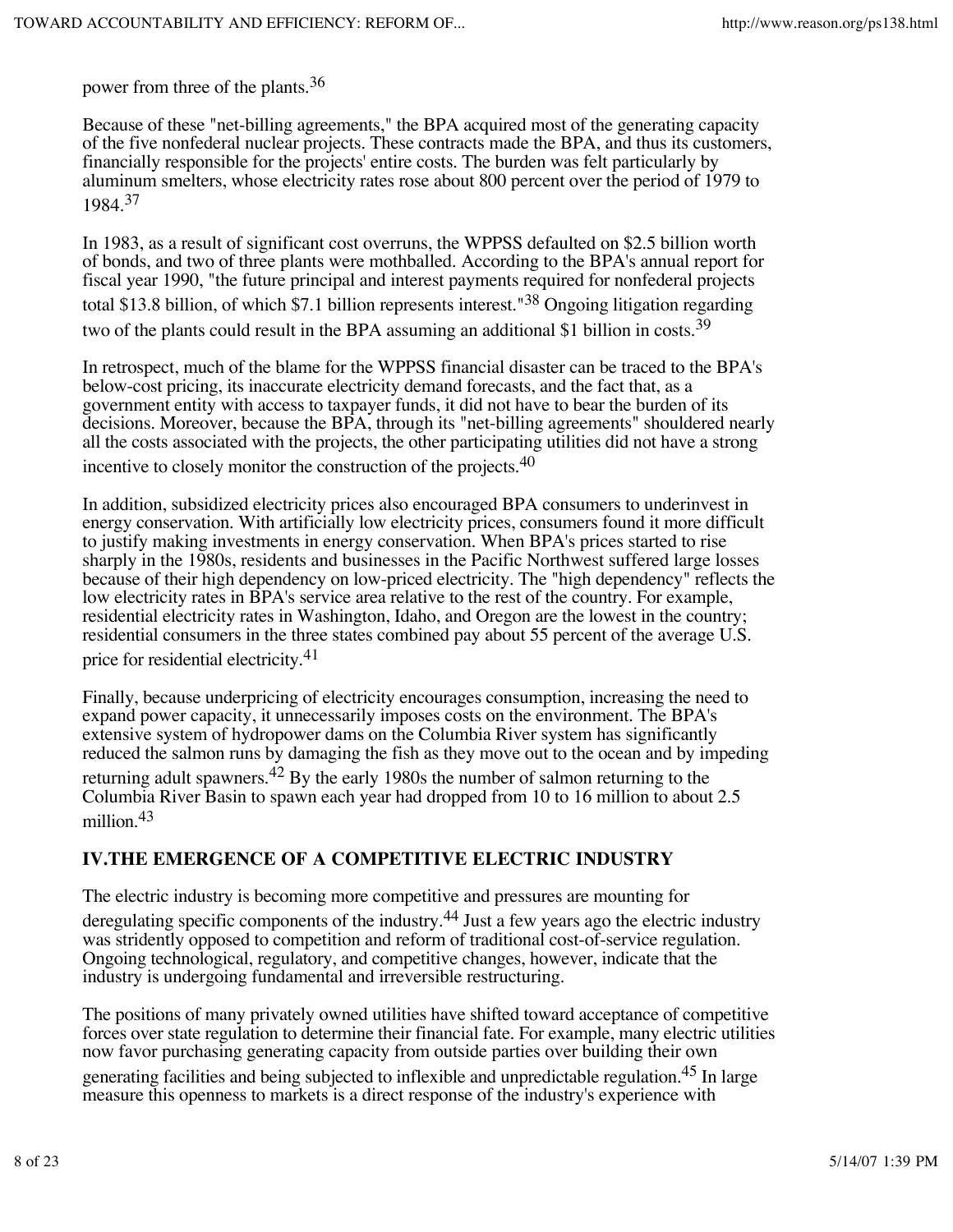construction delays, cost overruns, canceled projects, and prolongated rate hearings that occurred under traditional public utility regulation.

Today, five fundamental changes are occurring in the electric industry that are restructuring it along competitive lines. First, it is expected that as much as 50 percent of new generating capacity through the year 2000 will come from nonutility generators. By the end of the 1980s, almost 30,000 MW of nonutility generating capacity was in place in the United States, and  $40,000$  MW was being developed.<sup>46</sup> Several utilities have successfully conducted competitive power procurement programs for new generating capacity. Additionally, by making small generating facilities more economically attractive, technology has made the long-held

presumption of economies of scale in generation invalid.47 Consequently, less capital-intensive, small generators with shorter lead times currently are able to compete with utilities having large generating facilities in regional markets where both have equal access to potential buyers.

Second, in response to competitive pressures, the industry is becoming less vertically integrated and more focused on the primary segments of the electric generation, transmission, and distribution system. Horizontal integration through mergers and joint ventures has become more common as utilities search for ways to minimize production and transmission costs in the face of increasing competition.

Third, new and existing industry participants are acquiring more access rights to transmission

systems that are owned and controlled by privately owned utilities.<sup>48</sup> With greater interconnection of utilities, consumers have more service choices. This trend indicates that increased competition is tied to transmission access. Some utilities are offering, or are proposing to offer, competitors easier access to their transmission system in return for more flexibility in the pricing of wholesale power.<sup>49</sup>

Fourth, pricing in the industry will be determined more by market conditions and less by traditional cost-of-service regulation.<sup>50</sup> Electric services will increasingly become unbundled, with consumers being offered a greater mix of prices and services. In a competitive environment, prices will more closely reflect the cost of generating and delivering additional power.

Lastly, further *de facto* deregulation of wholesale power markets and other workably competitive markets is likely to take place over the next several years. As the number of buyers and sellers increases and the benefits from trading increase, the regulatory system will come under considerable pressure to change and accommodate the growing interests who will gain under a more open and competitive environment. Support for a more competitive electric industry also comes from the Bush Administration, which is recommending expanding access to electricity transmission for wholesale participants and amending the Public Utility Holding Company Act of 1935.<sup>51</sup>

Increasingly, FERC has allowed transactors more freedom to sign contracts rather than being subjected to traditional rate-setting regulation.<sup>52</sup> As reflected in some of its major rulemakings issued in 1988, the FERC position has shifted to favoring competition over regulation in determining the price of electricity.<sup>53</sup> FERC's liberalization of pricing rules for wholesale services and its policy shift toward lifting regulatory restrictions on suppliers of different wholesale services reflect its recognition of the important role competition has to play.

Even state regulators, by endorsing competitive bidding of new generating capacity and market-based rates for consumers who threaten to bypass the local utility, have been receptive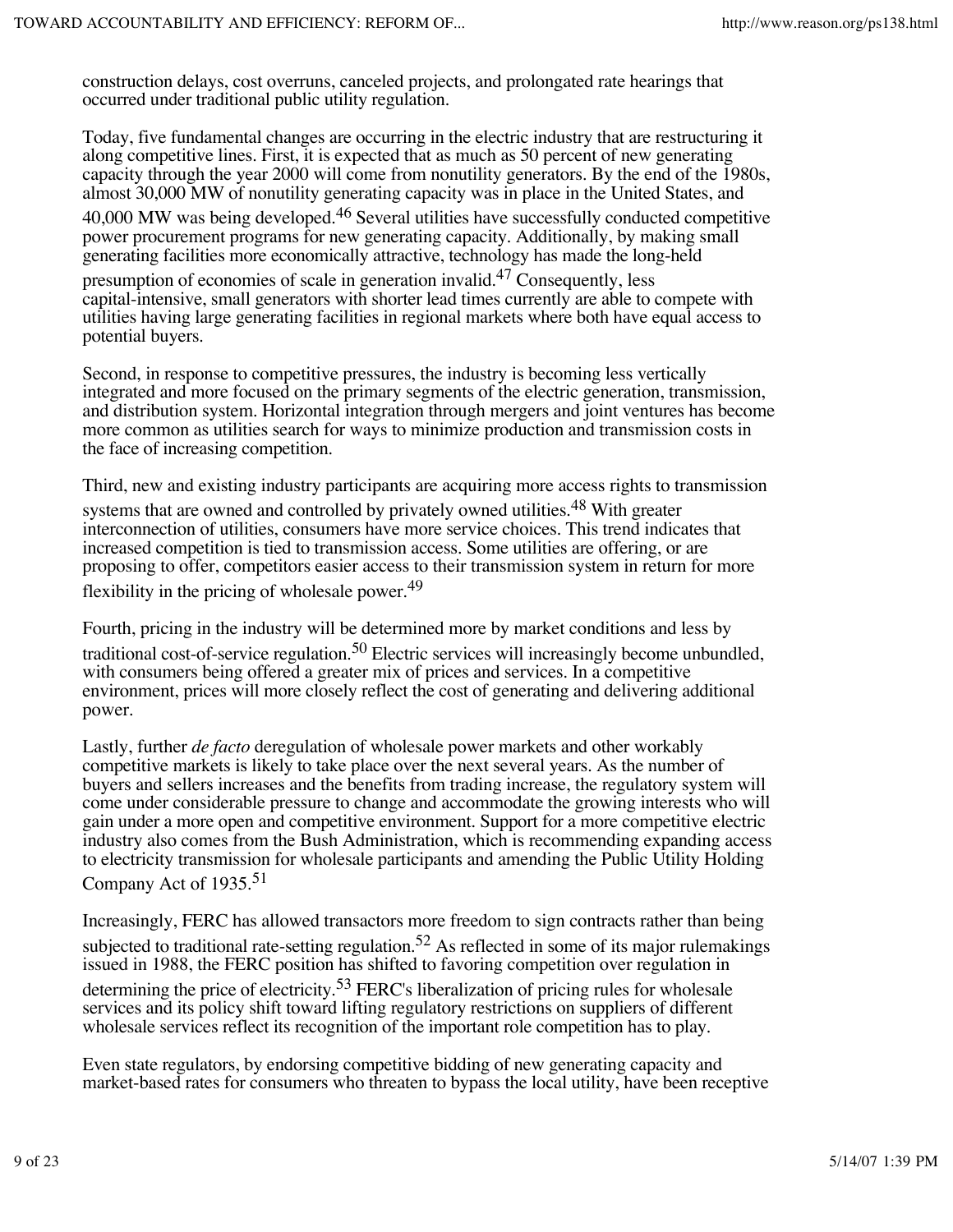to the increasingly competitive conditions in the electric industry. Since 1986, several state regulators have allowed electric utilities to offer special rates to customers who threaten to install cogeneration facilities.<sup>54</sup> In addition, as of March 1990, competitive power procurement programs operated in 26 states.<sup>55</sup>

The electric industry's increasingly competitive and demand-responsive character could offer significant benefits in the form of greater access to lower-cost electric power to the Pacific Northwest. Unfortunately, the BPA's structure and its federal agency status make it incompatible with encouraging this beneficial trend.

As a federal agency with wide discretionary powers which is not directly accountable to its customers, the BPA can not be expected to make, for example, pricing and transmission access decisions consistent with the emerging decentralized competitive power markets. BPA's preference customers and large direct service industrial customers stand to lose the benefits of more competitive and responsive markets unless the BPA's structure is changed to give them greater control over decisionmaking.

Finally, given its dominant position in the Pacific Northwest, its subsidized pricing practices, and its ability to influence capacity-expansion decisions, the BPA's present structure is likely to adversely disrupt the development of competitive power markets outside its region.

## **V.PROPOSALS FOR REFORM**

The fundamental changes taking place in the U.S. electric industry and BPA's growing demand for additional power make it particularly important that the BPA begin changing its structure and practices. Short of transferring all of BPA's assets and responsibilities to the private sector, there are a number of other reforms, which by introducing the discipline of competitive markets, could significantly improve the BPA's performance in providing reliable, efficiently priced power.

To be politically viable, any reform proposal must not only increase the efficiency of the overall system, but compensate those who currently benefit from the status-quo arrangement. Essentially, this requires that preference customers suffer no economic losses. The proposals presented below attempt to achieve this outcome.

### A.Reselling Preference Electricity

Allowing the reselling of electricity by preference customers would represent a seemingly simple but important reform that could eliminate one major source of inefficiency of the BPA system. Currently, the BPA prohibits private persons or agencies, with the exception of privately owned utilities, from reselling electricity to privately owned utilities. The economic benefit of reselling reflects the difference between the market value of "preference" electricity and the value placed on it by preference customers themselves, who are the original recipients of the electricity.<sup>56</sup> Reselling would therefore achieve roughly the same efficiency gains as would auctioning off all the available hydropower, assuming a scenario where all preference rights are eliminated.<sup>57</sup>

Under one proposal that preserves existing preference rights, the original preference recipient would have the option of either consuming the low-priced electricity it is allocated by the BPA or reselling any portion of it in the marketplace. A good analogy is the current trend in water reallocation in the West, where farmers with preferential rights to cheap water are being given the rights to resell the water they conserve at a market-based price up to their traditional allocations.<sup>58</sup> Preference customers would have an incentive to resell whenever the value they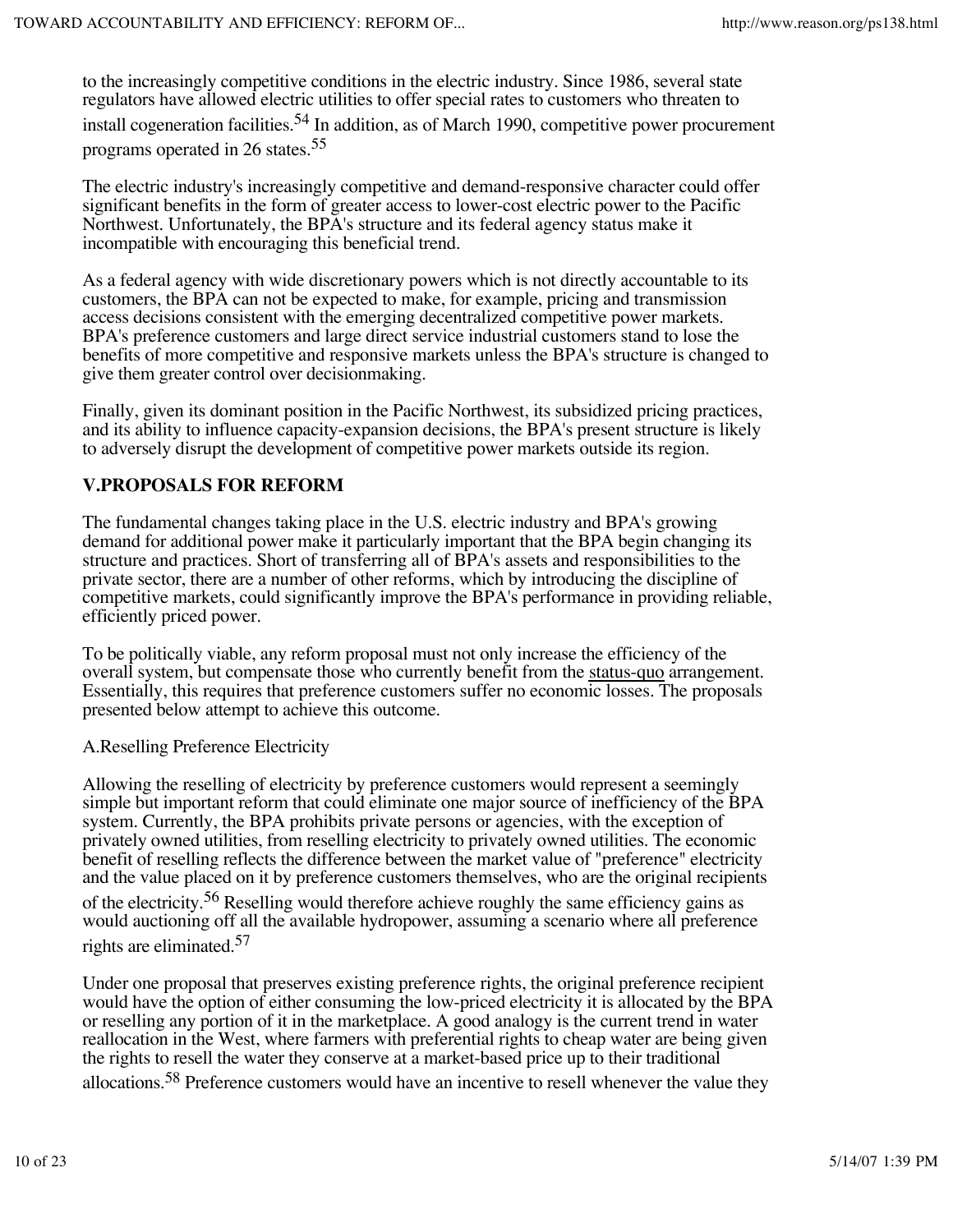place on electricity lies below the value placed by market bidders. The cost of energy conservation illustrates one possible value that preference customers, at the margin, may place on the electricity they consume. A privately owned utility may assign a higher value to a preference customer's electricity if the alternative is to build an expensive new power plant.

Reselling would also promote energy conservation and, at the same time, protect the environment from unnecessary damage. By reselling in a competitive market, the preference customer would more efficiently consume electricity since the effective cost of electricity consumption to the customer would reflect the true market value of electricity rather than the subsidized, below-market price the customer currently pays the BPA. By facing the real market price for electricity that would more accurately reflect the value of the resource, preference consumers would have better information and incentives with which to make efficient consumption decisions. Moreover, by encouraging conservation and trading of power, reselling would diminish the reliance on financially and environmentally costly generating capacity.

As a major outcome, reselling electricity would benefit the original recipients, namely preference customers and their retail customers.<sup>59</sup> If the original recipients decide to resell the electricity, they would be better off economically than if they lacked the right to resell. But just as importantly, by facilitating exchange, another party would also benefit; namely, a buyer who is able to purchase a source of valuable electricity whether because it is lower-priced, more conveniently available, or more attractive in some other way than alternate sources of

One method of facilitating the exchange of preference power would involve the federal government soliciting bids from all interested purchasers specifying their willingness to pay for different quantities of power. The auction would include all of the hydropower available to both preference and nonpreference customers. Taking into account individual bids, the buyer's willingness to pay for available power can be measured. The market price would be determined by the interaction of bidders' willingness to pay with the total available power offered by the federal government. Bidders without preference rights would pay the market price. Preference customers also would pay the market price for the electricity they wish to consume, but would receive a credit equal to the market price times their original rights to power.

To illustrate, assume that a preference customer is willing to buy 500,000 kilowatthours (KWHs) of electricity at the market (bid) price of 5-cents per KWH; assume also that the customer has an original preference right to 1 million KWHs. Consequently, the customer would pay \$25,000 (5 cents times 500,000 KWHs) for electricity it wishes to consume and, concurrently, would receive a credit of \$50,000 (5 cents times 1-million KWHs) for its original rights. The preference customer, on net, receives \$25,000 for allocating a portion (500,000 KWHs) of its original rights to the market; in other words, the preference customer receives the market value for electricity that it makes available to others.

Customers would gain from reselling whenever they could be compensated for the unused electricity, for example, by "buying" energy conservation at a cost of less than 5-cent per KWH. Under the current regime, the preference customer would tend to only conserve when the cost of conservation is less than the subsidized power prices charged by the BPA. If the preference price equals 3-cents per KWH, for example, and the cost of conservation equals 4-cents per KWH, the customer would rather consume than conserve, since conserving is more expensive than buying electricity.

If instead the market price was 5-cents per KWH the preference customer would be better off by reselling electricity and purchasing conservation, since the price received for selling electricity is greater than the cost of offsetting the sale by conservation. Under this

supply.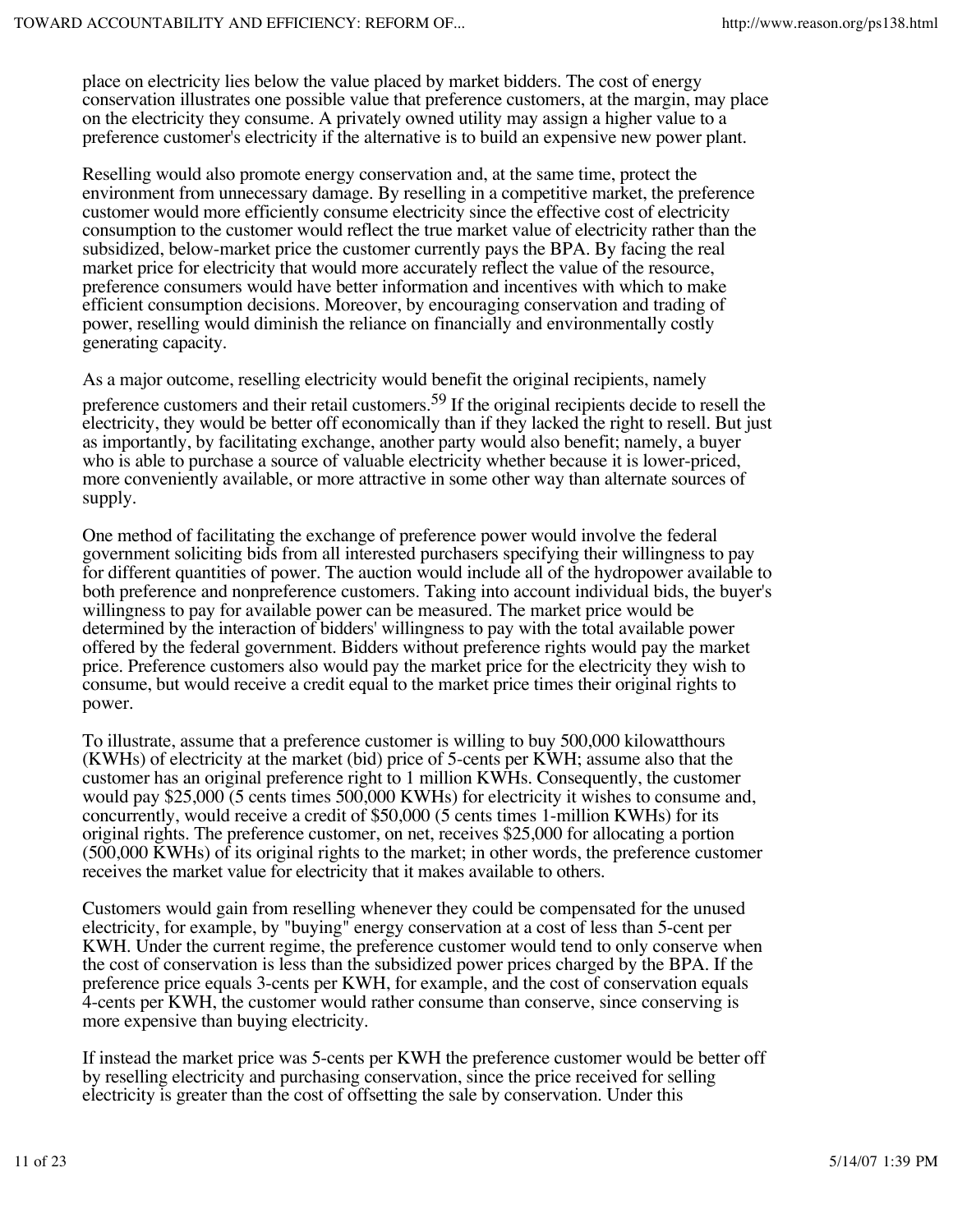arrangement, preference customers would tend to have an incentive to resell anytime the value they placed on electricity was lower than the market price. Preference customers would reduce their consumption of electricity up to the point where the cost of conservation is equal to the market value of their allocated electricity. Reselling, then, would give preference customers a stronger incentive to conserve electricity. Currently, because of the prohibition on reselling, preference customers overconsume electricity at artificially low prices, and nonpreferential consumers underconsume at artificially high prices.

In sum, the auctioning of excess preference rights has two major benefits. First, preference rights would be transferable to the highest-valued uses. In the above example, if the preference customer values its allocated electricity at less than 5-cents per KWH--the market price--it would have an incentive to sell to a buyer who values electricity more. To put it differently, an auction would allow preference customers to sell their rights to others if the market is willing to pay more for the rights than what the rights are worth to preference customers. Second, by allowing any party to bid on electricity that preference customers are willing to offer at the market price, auctioning of "excess" preference rights would stimulate competitive conditions, and the price of electricity should therefore more closely reflect the cost of providing additional power.<sup>60</sup>

B.Sale of BPA's Transmission System

Sale of the BPA's transmission line to interested buyers is a prerequisite both for promoting competition in the Pacific Northwest electric industry and for increasing the efficiency gains from reselling. The recent debate over competition in the U.S. electric industry has focused on the rights of independent power producers and customers to gain fair access to transmission networks.<sup>61</sup>

Competitive conditions require that privately owned utilities, independent power producers, publicly owned distributors, rural electric cooperatives, and other participants in the electric industry have access to the transmission network. A 1989 study by the Office of Technology Assessment concluded that, in a competitive wholesale market, technical conditions should not hamper the increased demands that would be placed on transmission systems.<sup>62</sup>

In the absence of nondiscriminatory access, some interested entrants may face difficulties acquiring financial capital or selling their electric services in a spot market, or under long-term contracts, to nonlocal buyers.<sup>63</sup> In addition, distributors and other purchasers would be deprived of the lowest-cost, available electricity in a regional market.<sup>64</sup>

The major policy issue revolves around the question of what is the most efficient institutional arrangement for giving "nonBPA" groups access to the transmission network: How much, and at what level of control, of the current and future BPA transmission network do the various suppliers and consumers located in the Pacific Northwest need to foster competitive conditions?

The argument for joint ownership of BPA's transmission network centers on the need to establish well-defined rights that would give users incentives both to utilize the network efficiently and to invest in new capacity when warranted by market conditions. By possessing the rights of access, exclusion, and transferability, users would realize maximum benefits from investing funds in the network as a response to new demands brought on by changing market conditions.

The benefit to society of joint ownership stems from the likelihood that the transmission assets currently owned by the federal government will have a higher value in the marketplace than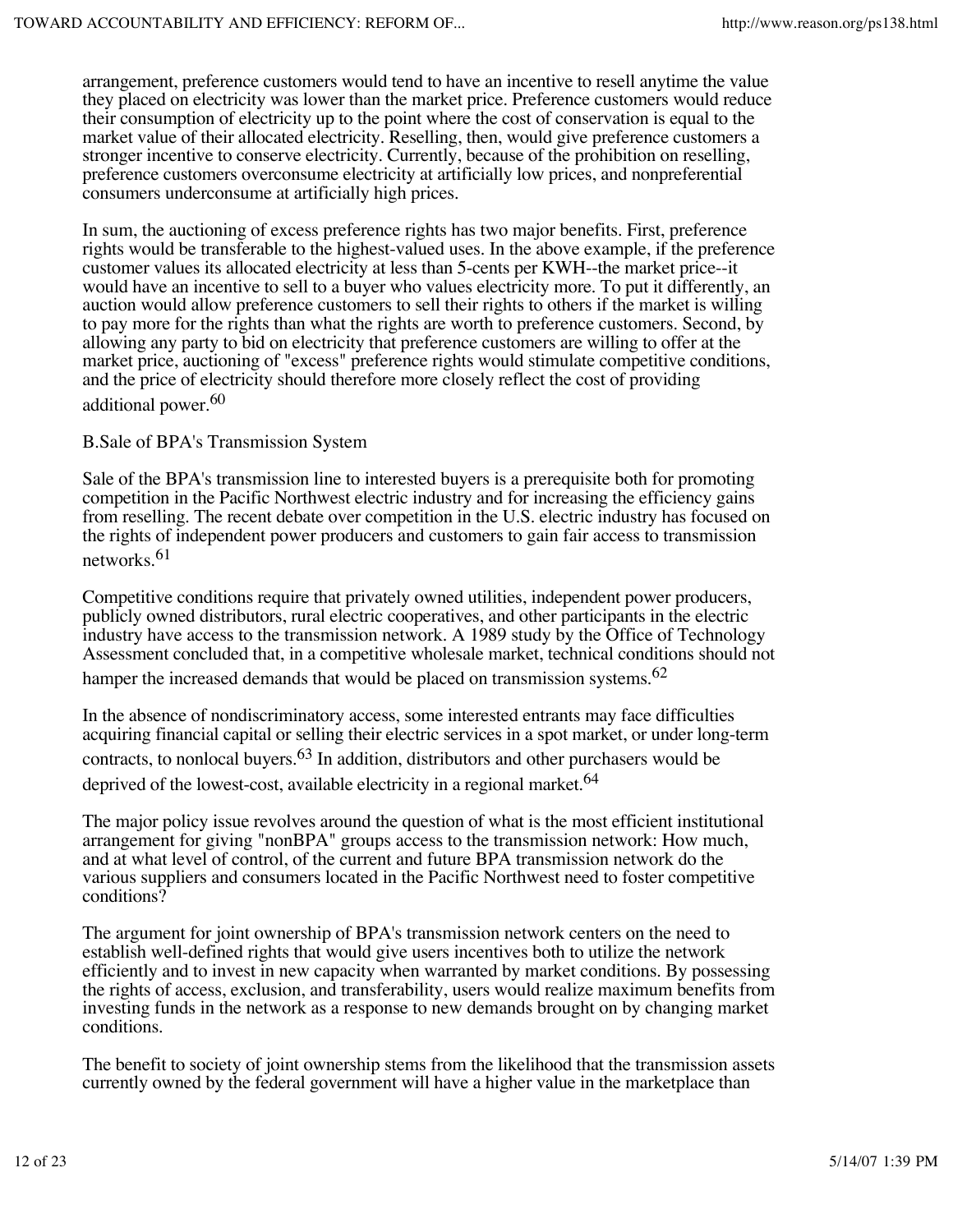what they have now. This is because joint ownership would create new incentives stimulating economical investments in new capacity and efficient use of existing capacity. Individual owners would have the right to lease or sell their right to transmission capacity to outside parties or other existing owners of the network.

One proposal would involve the BPA auctioning off transmission capacity that is not needed to serve preference customers and other customers with which the BPA has existing service obligations. The funds from the sale could be used to repay BPA's outstanding debts to the U.S. Treasury. Alternatively, the BPA would offer to sell parts of existing capacity to preference customers at a discounted price. In either case, the current BPA transmission network would evolve into a joint privately owned/publicly owned network.

The newly formed regional transmission company would devise rules giving managers wide discretion to operate the system in a way necessary for maintaining technical integrity. Rules also would require that new users be allowed to purchase and to receive the same rights as current users. Such rules would prevent existing owners from foreclosing the entry of new generators into the regional power market. The new users would have to abide by the operational rules established by the transmission company and meet their financial obligations for funding new capacity and maintaining current capacity.<sup>65</sup> Without these requirements the value of current and future assets would likely fall, thereby discouraging current owners from making additional investments.

The owners collectively would form pricing rules falling under the scrutiny of antitrust laws. It is expected that, under newly developed competitive conditions, owner-users would refrain from price-fixing practices since it would not be in their interests to establish artificially high prices that would lower the value of each owner's market share.

Joint ownership by regional users of the BPA transmission network has distinct advantages over other proposals such as contract-common carriage and "better" pricing of transmission services.<sup>66</sup> Joint ownership would:

× avoid the costs of monopoly power currently being exhibited by the BPA, reflected in the priority given to power generated and sold by the federal government;

× transfer ownership-control rights among parties on the basis of economic value, as access would be available to those who value it the most as reflected in the prices they are willing to pay for transmission service or for ownership rights in the regional transmission company;

× eliminate transaction costs that would be created in negotiating complex contracts with the BPA;

× eliminate the need for complex access and pricing rules that would induce costly legal and judicial interference (antitrust enforcement and FERC oversight could ensure that the regional transmission company does not artificially restrict the entry of new owners); and

× eliminate the ambiguity of ownership rights and governance under the present arrangement, and thus reduce legal and political costs in addition to encouraging efficient use of the transmission network.

The BPA currently controls about 80 percent of the Pacific Intertie extending from the Northwest to California.<sup>67</sup> The BPA faces little oversight by FERC and is exempt from antitrust laws and therefore can discriminate against privately owned utilities and other groups to favor its preference consumers. BPA's Intertie pricing and access policies have met with bitter opposition by regional and nonregional electricity producers and consumers. California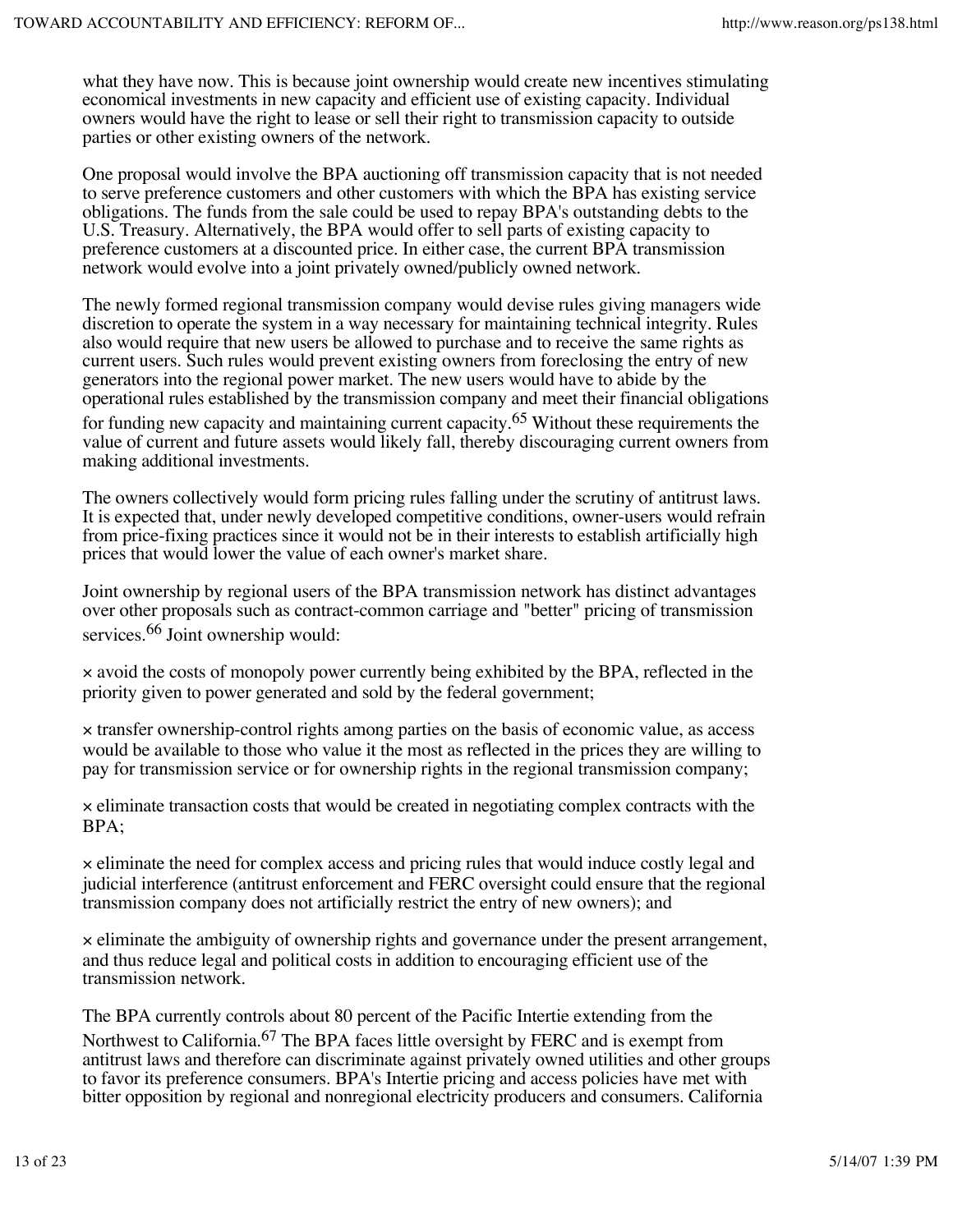utilities and regulators for years had protested against BPA's Intertie access policy as both anticompetitive and discriminatory. Specifically, they have charged that the BPA sells power to the California market at discriminatory prices, reflecting a BPA policy of minimizing revenues that the BPA needs to collect from its preference customers.<sup>68</sup>

As the demand for energy in the Northwest increases, many of the BPA's preference consumers can be expected to want to develop nonBPA generating power. A critical step in ensuring that this diversification strategy is successful will be the availability of capacity rights to the BPA's transmission lines. As is increasingly true across the rest of the country, electric power consumers of the Pacific Northwest will find it more attractive to shop around for low-priced electricity as more supply sources become available. Given a transmission system with tradeable capacity rights, trading among utilities and between independent producers and utilities will grow as a substitute for expensive large-scale capacity expansion. For the country as a whole, utility-built capacity is expected to account for as little as half of the new electric generating resources for the 1990s.<sup>69</sup>

The major economic constraint under the current single ownership regime is that new competition in alternative transmission lines is impractical because individual generators are severely restricted from constructing their own transmission lines over different rights of way. In contrast, under a jointly owned transmission system, competition would be directed to vying for ownership and control rights in existing transmission lines. Thus, even in the presence of scale economies, competitive conditions would still prevail by allowing groups to

sell or lease rights in transmission capacity to others.<sup>70</sup>

Finally, the joint owners would perform the same functions as the BPA currently does, including planning for and financing new transmission capacity, operating with sufficient capacity and system interconnections, and coordinating electricity flowing from different

generators to their purchasers.<sup>71</sup> Participants in the electric power market would gain essential rights that they currently do not have, namely rights for market-based access and prices. In contrast to the BPA's present anticompetitive Intertie policy, joint ownership would promote competition in ownership control and provide strong incentives to coordinate power efficiently and make economically sound capacity expansion decisions.

C.An End to Counterproductive Government Energy Planning

The Pacific Northwest Electric Power and Conservation Act of 1980 contains a provision that may have the effect of severely diminishing the efficiency of the region's electric power industry. The provision requires the Northwest Power Planning Council (which was established, in part, to develop on a periodic basis a twenty-year electric power plan for the region) to give priority to energy conservation as a new resource to meet the future demand for electricity.

The Act applies a 10 percent premium to energy conservation by discounting its cost for environmental advantages when placed side-by-side with traditional resource alternatives. The Act also gives priority to renewable resources and generating resources applying waste heat or high fuel conversion efficiency over other resources (for example, gas-fired facilities).<sup>72</sup>

In accordance with the Act, the BPA is required to take planning actions that are consistent with the approved plan of the Northwest Power Planning Council. The Council is composed of representatives from Oregon, Washington, Idaho, and Montana, and its primary job is to develop a twenty-year power plan for the Pacific Northwest. In every approved plan, the emphasis has been on promoting "cost-effective" energy conservation. The Council defines "cost effective" as a condition under which the cost of energy conservation is less than the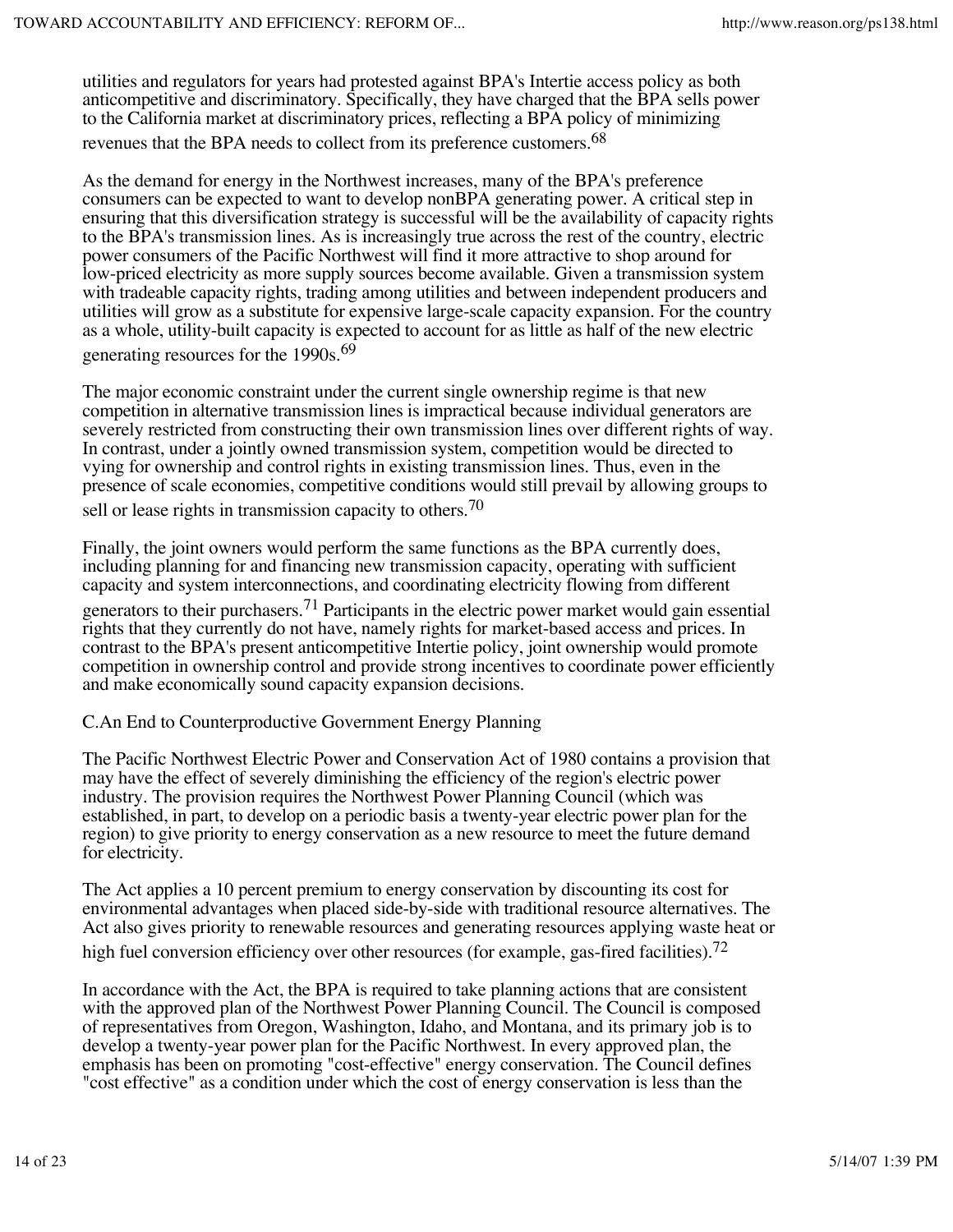cost of new supply resources.73

A basic premise of the Council's planning is its perception that energy conservation should be subsidized at the cost of new supply resources (for example, gas-fired plants); the Council believes that energy conservation subsidized up to the cost of new resources can be considered "cost effective." To the contrary, subsidies based on the cost of new supply resources provide consumers with excess incentive to conserve electricity: the effective cost of electricity consumption to an individual would equal the price of electricity plus the cost of new supply resources (that is, the subsidy offered to the consumer for investing in conservation), thereby inducing conservation beyond the amount that is warranted given current resource availability.<sup>74</sup>

To illustrate, if the price of electricity equals 3-cents per KWH and the cost of new supply resources equals 5-cents per KWH, a consumer would face a cost of 8-cents per KWH when using an additional KWH of electricity. The consumer therefore faces an effective price of 8 cents for using electricity, while the real cost is only 5 cents. As a consequence, the consumer would have an incentive to underconsume electricity since the effective price of electricity consumption exceeds the cost of new supply resources. In other words, the cost of electricity from the consumer's perspective would be above the real cost of electricity.

In addition, such subsidies would harm nonrecipient consumers, since BPA distributors receive less revenues and make subsidy payments equal to the cost of new supply resources. To make nonrecipient consumers no worse off, the maximum subsidy should not exceed the

difference between the cost of new resources and the current price of electricity.<sup>75</sup> Instead, the BPA subsidies require nonrecipient consumers to help pay for conservation investments that would generally benefit only a small minority of preference customer's retail buyers.

The Northwest Power Planning Council apparently believes that the pricing system is deficient at achieving the economically efficient amount of conservation because electricity consumers are either irrational or ill-informed, or both, when making decisions on how much energy conservation to purchase. But, evidence of market imperfections serious enough to justify subsidies for energy conservation has not emerged. Studies that allege the presence of market imperfections fail to account for factors such as consumers expecting to earn higher returns from other types of investments, the high uncertainty of actual electricity savings, and the transaction costs associated with purchasing conservation measures.<sup>76</sup>

Ironically, by failing to price electricity at its real cost, the BPA not only undermines the most effective mechanism for fostering conservation but, by seriously underpricing power, it actually encourages consumers to overconsume electricity and underinvest in conservation. In addition, the subsidies offered by the BPA for conservation exacerbate the problem of overconsuming electricity by artificially making electricity more attractive in relation to natural gas and other energy substitutes in specific uses such as water heating. Thus, the most effective approach the BPA can take to promote energy conservation in the Pacific Northwest involves setting the price of electricity to reflect its market value--the real cost of securing additional supplies. The right to resell preference power, the first reform offered in this section, would achieve the same objective by informing preference users of the (market) value of the power they consume.

The Northwest Power Planning Council's experience indicates why government attempts at energy planning are often likely to be misguided and counterproductive. By suppressing the crucial role prices play in guiding consumption and investment decisions, subsidies, whether for below-cost power or for energy conservation, impede the ability of consumers to make cost-minimizing energy decisions. At the same time, by distorting market prices, subsidies impede efficiency-enhancing competition in the supply of electricity. By making power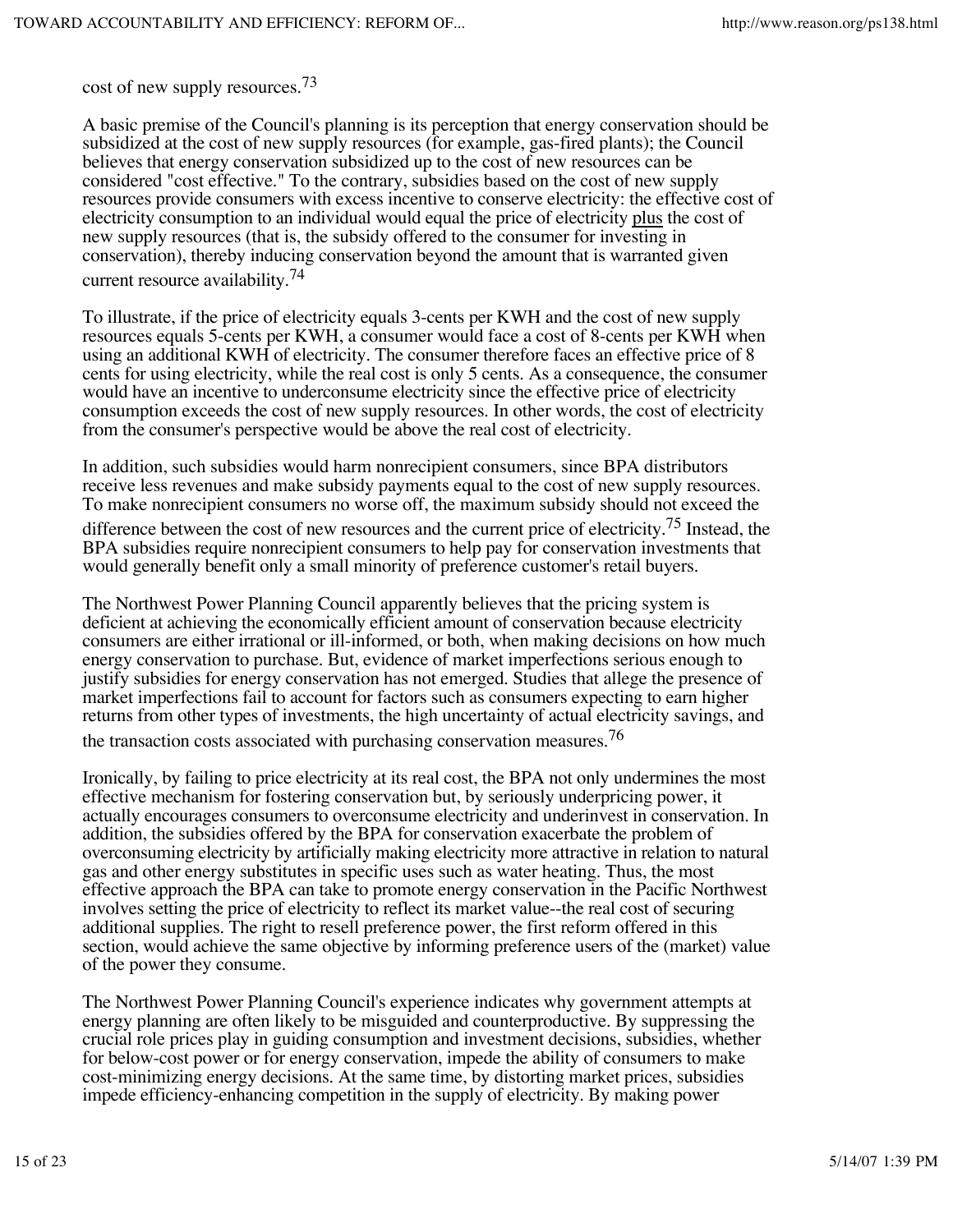artificially cheap, subsidies in the Pacific Northwest have likely discouraged the development of independent power production, which may in fact be the most cost-effective source of new supply.

#### D.Beneficiaries of Reform

Taken together, the three reforms advanced would go a long way to benefit the nation, the Pacific Northwest, and various groups affected by the BPA's current practices. The group with the most to gain would be the group most affected by BPA's policies and practices--BPA's preference customers. By gaining greater control over the agency's power marketing decisions, preference customers would be in a position to enhance the organization's accountability and efficiency.

For public power districts, rural electric cooperatives, and municipal utilities in the Pacific Northwest, the proposals offer the choice of whether to continue consuming the power they are currently allocated or to resell a portion to interested buyers at a profit. A jointly owned transmission system which allowed electric power consumers and producers to buy and sell transmission capacity rights would facilitate these mutually beneficial transactions. As a result, preference customers would be better positioned to take advantage of the emerging competitive electric industry.

Groups interested in preserving the environment would also benefit from the proposed reforms. By encouraging power marketing, market-based pricing, and cost-efficient alternative energy production, the proposals would curb the expansion of economically and environmentally costly new generating capacity and reduce the region's reliance on hydropower.

To conservationists the proposals promise to offer electricity consumers in the Pacific Northwest and adjacent regions more opportunities to make efficient conservation investments. For privately owned utilities the proposals open new markets for both the electricity they sell and the electricity they buy.

U.S. taxpayers would benefit by allowing BPA to reduce its debt with the U.S. Treasury from the sale of transmission assets and by seeing that BPA's operations are put on a sounder financial basis. Independent power entrepreneurs would gain by having more opportunities to compete fairly with power marketed by the BPA.

Most importantly, the reforms would benefit the nation as a whole by stimulating competition in the electric industry and by promoting efficient pricing and trading. Competition almost assuredly would benefit the long-term interests of both the region's electricity consumers and the nation.

## **VI.CONCLUSION AND POLICY IMPLICATIONS**

The future of the Bonneville Power Authority should be assessed in light of (1) the Authority's historically costly operating performance, (2) the Pacific Northwest's need to secure, environmentally and economically low-cost energy, and (3) the competitive and efficient market-like arrangements which are increasingly emerging in the U.S. electric industry. Together, these three factors strongly suggest that the BPA's present operating structure be reassessed.

The three proposed reforms include: (1) allowing the BPA's preference customers to resell electricity to those who value it more highly; (2) transferring ownership of the BPA's transmission system to the region's electric power consumers and generators; and (3) removing artificial (uneconomic) incentives for conservation and instead relying on efficient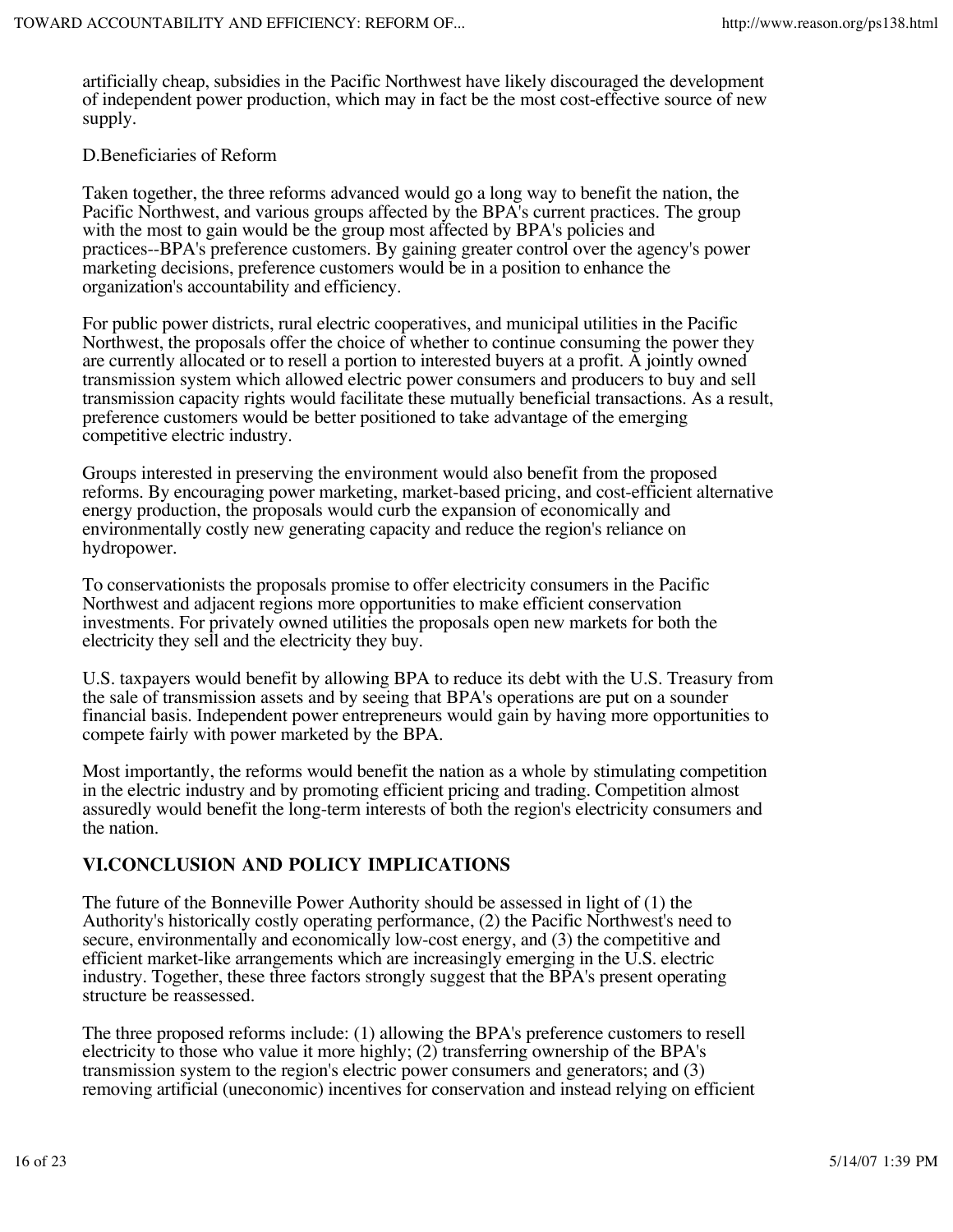market pricing of electricity for promoting wise use of energy.

The three fundamental reforms offered here would make the agency's practices more compatible with market incentives. This, in turn, would make the BPA more accountable to the region's consumers, as well as allow both electricity consumers and producers to take greater advantage of the emerging competitive electric industry. By offering greater availability of reliable, low-cost electric power, these reforms would put the Pacific Northwest on a more stable and economically sound foundation.

By placing greater reliance on market arrangements and less on federal control, these reforms have the merit of both increasing efficiency and accountability, whereby those groups most affected by BPA's policies and practices will be in a better position to influence its direction. Finally, by making the BPA both more economically and locally responsive, the electricity industry in the Pacific Northwest would rely less on economic and environmentally costly power sources.

### **ABOUT THE AUTHOR**

Kenneth W. Costello is an economist at Ohio State University where he does research on public utility regulation. Mr. Costello previously worked for the Illinois Commerce Commission, the Argonne National Laboratory, Commonwealth Edison Company, and as an independent consultant. His articles have appeared in scholarly and trade publications including *CATO Journal, Electricity Journal, Energy Journal, Public Utilities Fortnightly, Resources and Energy, and Yale Journal of Regulation*.

David Haarmeyer is a policy analyst at the Reason Foundation. He recently assisted in the preparation of Policy Insight No. 129, "Toward Resolving the Access Issue: User-Ownership of Electric Transmission Grids," by Douglas Houston.

### **ENDNOTES**

1.U.S. Department of Energy, Bonneville Power Administration, *Bonneville Power Administration: 1990 Financial Summary* (Portland, Oregon: Bonneville Power Administration, January 1991).

2.Ibid., 10.

3.The four are the Alaska Power Administration, the Southeastern Power Administration, the Southwestern Power Administration, and the Western Area Power Administration.

4.An excellent history of the BPA is presented in David L. Shapiro, *Generating Failure: Public Power Policy in the Northwest*, Cato Institute Book (Lanham, Maryland: University Press of America, Inc., 1989).

5.By 1932, for example, the eight largest electric holding companies controlled 73 percent of the privately owned electric business. In 1935 Congress enacted the Public Utility Holding Company Act, which provided the foundation for present-day public utility regulation in the United States.

6.See, for example, Paul L. Joskow, "Regulatory Failure, Regulatory Reform, and Structural Change in the Electrical Power Industry," Martin Neil Baily and Clifford Winston, eds., *Brookings Papers on Economic Activity: Microeconomics 1989* (Washington, D.C.: The Brookings Institution, 1989), 125-208; Margaret E. Kriz, "Power Struggle," *National Journal* (April 6, 1991): 789-93; Larry E. Ruff, "Electricity Restructuring in Two Nations: Different Paths to a Competitive Future," *Public Utilities Fortnightly* (June 22, 1989): 13-19; and John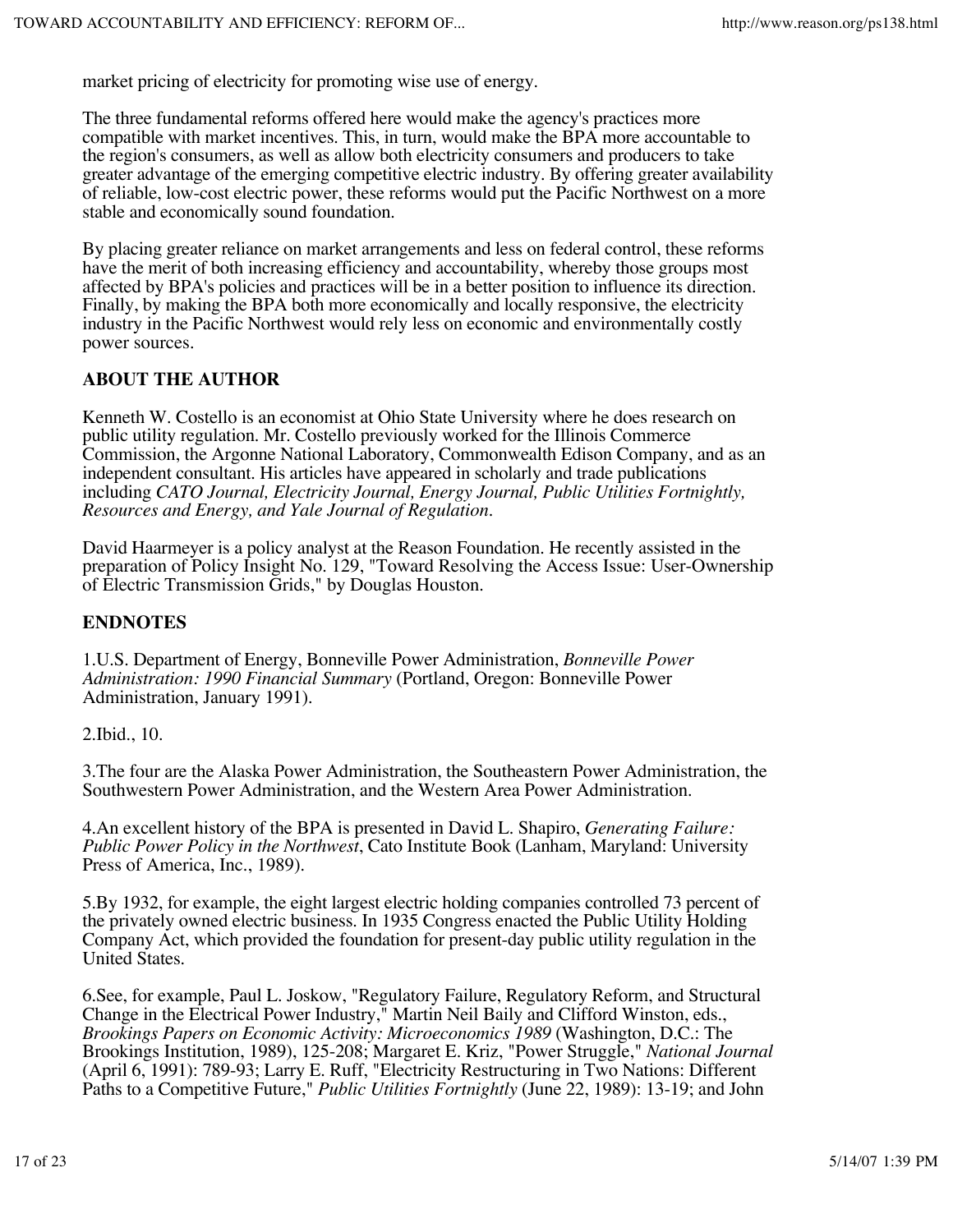C. Sawhill, "Planning to Win in the New Utility Environment," *Public Utilities Fortnightly* (October 12, 1989): 19-33.

7.U.S. Department of Energy, *National Energy Strategy: Powerful Ideas for America*, First Edition 1991/1992 (Washington, D.C.: U.S. Department of Energy, February 1991), 37-38.

8.U.S. Department of Energy, Bonneville Power Administration, *Bonneville Power Administration: 1990 Financial Summary*.

9.The Bush Administration's *National Energy Strategy* similarly argues that the current pricing practices of federal power marketing administrations "discourage energy conservation and efficiency by underpricing electricity. This, in turn, increases demand for electricity and for more federal hydroelectric dams" (p. 38).

10.See Peter D. Cooper, "The Bonneville Power Administration: The Worst Mess by a Dam Site," *Cato Policy Analysis* (Washington, D.C.: Cato Institute, February 6, 1986); and Shapiro, *Generating Failure*.

11.U.S. Department of Energy, Bonneville Power Administration, *Bonneville Power Administration: 1990 Financial Summary*.

12.U.S. Office of Management and Budget, "Fact Sheet on Reform of the Federal Power Marketing Administration's Debt Repayment Practices" (April 1991), 3. The mean interest rate for the seven BPA projects was 2.8 percent, while the mean U.S. Treasury long-term interest rate was 7.5 percent. OMB calculated that the "top" 228 federal power marketing administrations' projects will cost the U.S. Treasury \$300 million annually or \$13 billion in interest subsidies over the duration of the outstanding loans (p. 4).

13.U.S. Department of Energy, Bonneville Power Administration, *Bonneville Power Administration: 1990 Financial Summary*.

14.Recent proposals to deal with the BPA problem focus on repaying BPA's debts to the federal government. Senator Mark Hatfield proposes, for consideration, the use of private financing to repay BPA's current debts with the U.S. Treasury. Similarly, Philip O'Connor and Wayne Olson propose local ownership of the BPA's electric power system as a political solution to the debate over repayment reform and privatization. (Philip R. O'Connor and Wayne P. Olson, "Localizing Federal Power Assets: A Path for the Pacific Northwest," *Public Utilities Fortnightly* (February 1, 1990): 7-13.)

15.See Shapiro, *Generating Failure*.

16.In addition to the BPA, other federal power marketing agencies, the Tennessee Valley Authority, and rural electric cooperatives were formed largely because of the prevailing perception that privately owned utilities could not be trusted to provide affordable electricity to customers who were located in remote areas.

17.It is questionable how much authority FERC has in setting rates. A 1987 ruling by FERC argued that the rates charged by the BPA to California utilities are based, *de facto*, on the policies and regulations of the U.S. Department of Energy. Consequently, FERC reasoned that it has no authority to review the rates BPA charged to California utilities. ("Proposed BPA Intertie Policy Drawing Criticism," *Public Utilities Fortnightly* (June 25, 1987), 37.)

18.Prior to passage of the Public Utility Holding Company Act of 1935, many observers of the electric industry felt that state public utility commissions lacked the adequate authority, the expertise, and in some cases, the will to monitor effectively the activities of electric utilities.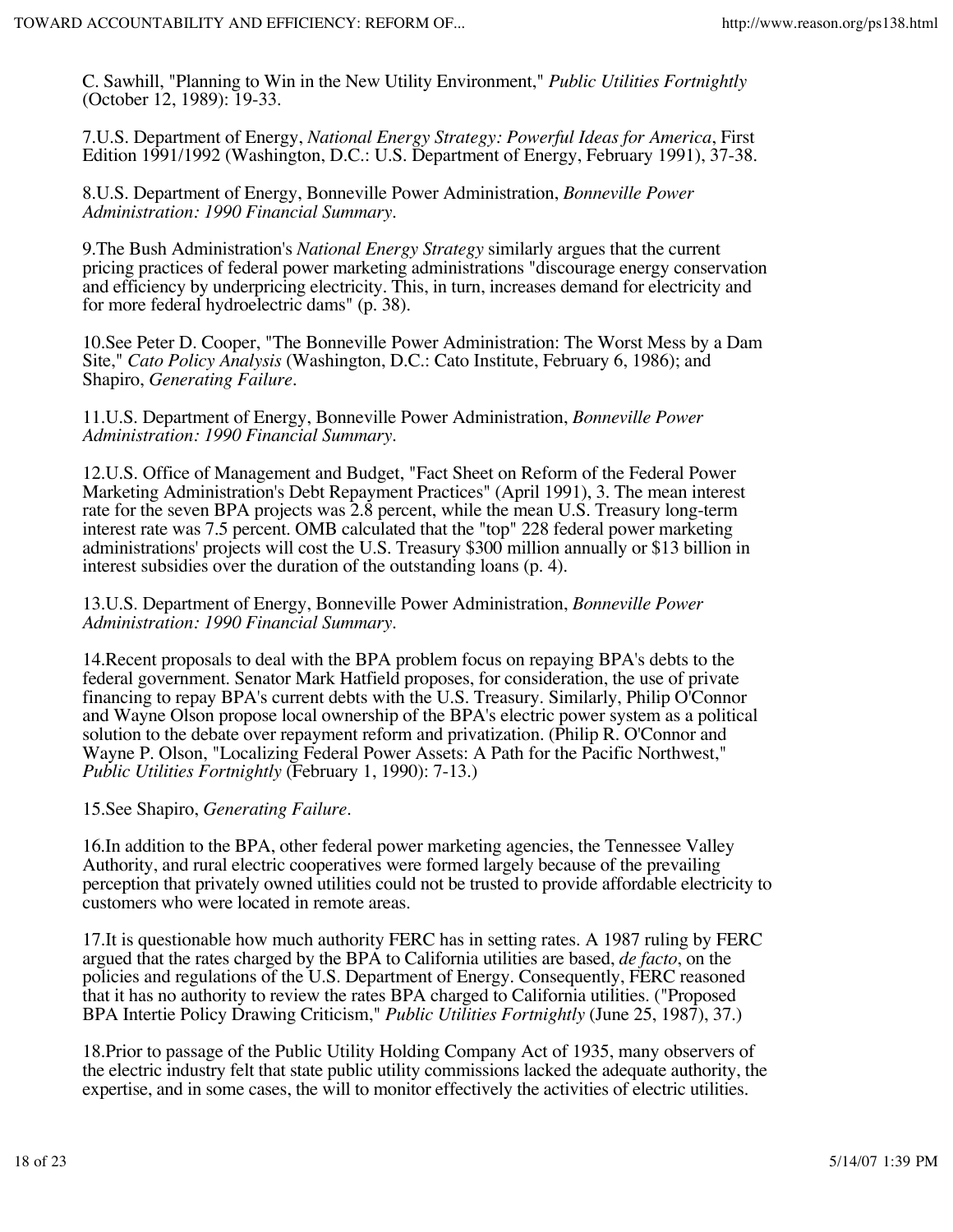The Act facilitated the ability of state commissions to sort out intercorporate transactions. Although state commissions were authorized to regulate electric operating companies, no governmental entity had authority to control the activities of electric utility holding companies.

19."Cost of service" equals the sum of the utility's operating costs plus the product of its rate base and a fair rate of return. Regulators generally allow utilities the opportunity to collect sufficient revenues to recover these costs. Operating costs include depreciation expense, labor costs, and fuel costs. The rate base typically is based on the book cost (original cost minus depreciation) of capital committed to utility service. The fair return usually reflects a utility's cost of capital.

20.This social contract has had its costs. These costs stem from three major sources. First, consumers suffer most of the risks of utility operating and planning decisions through higher rates. Second, utility management receives weak incentives to control operating costs and to carry out innovative, least-cost investments. Third, retail customers are deprived of the opportunity to purchase lower-priced electricity from outside utilities and other suppliers.

Some evidence points to the pro-utility posture of early state regulation, illustrated by the fact that electricity rates and profits were higher in states with regulation (See, Gregg A. Jarrell, "The Demand for State Regulation of the Electric Utility Industry," *Journal of Law and Economics* 21 (October 1978): 269-98).

21.Yvonne Levy, "Pricing Federal Power in the Pacific Northwest: An Efficiency Approach," *Federal Reserve Bank of San Francisco Economic Review* (Winter 1980), 43.

22.See David L. Shapiro, "Bonneville Agency Pricing and Electric Power Utility," *Quarterly Review of Economics and Business* 16 (Winter 1976): 19-34.

23.The Act was a response to growing threats, starting in the 1970s, of rising energy prices and anticipated power shortages in the Pacific Northwest. These threats jeopardized the future availability of low-priced power to privately owned utilities and direct service industries in the Pacific Northwest.

24.Politically, the Act tried to appease all electricity consumer groups by expanding the BPA's role.

25.See, for example, Andrew N. Kleit and Richard L. Stroup, "Blackout at Bonneville Power," *Regulation*, No. 2 (1987): 30-36.

26.U.S. Department of Energy, *Bonneville Power Administration: 1990 Financial Summary*, 14.

27.U.S. Department of Energy, *1991 Annual Report to Congress* (Washington, D.C.: U.S. Department of Energy, Energy Information Administration, April 1991), 224. The rate, in current dollars, increased by only 6 percent.

28.Levy, "Pricing Federal Power in the Pacific Northwest," 40-63. Levy also estimated that, for 1980, the BPA sold power at an average price that was only 13 percent of its marginal cost.

29.Shapiro, *Generating Power*.

30.Ibid.

31.Timothy P. Roth, "Power Marketing Administrations: The Case for Privatization"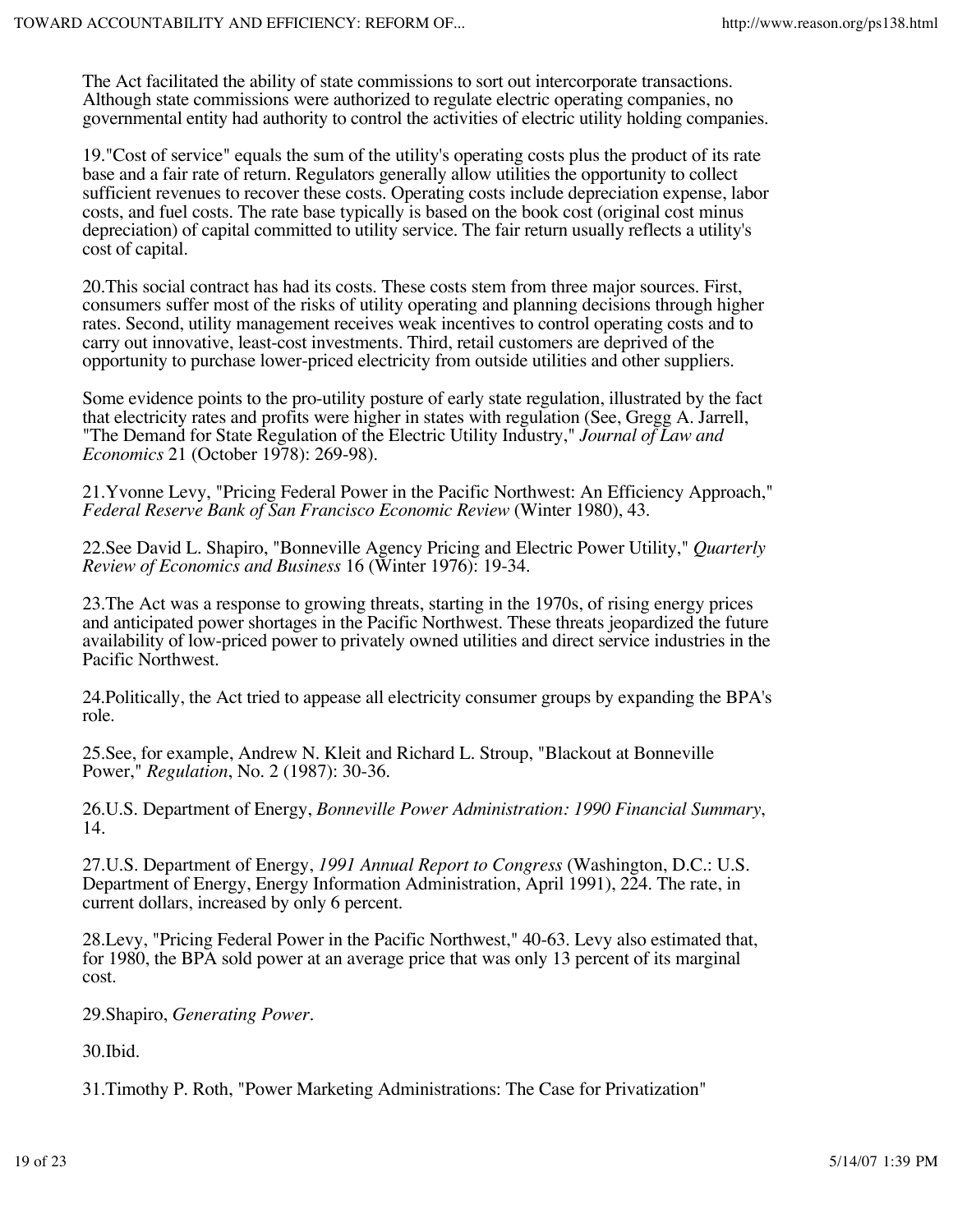(Washington, D.C.: Citizens for a Sound Economy, January 31, 1986).

32.Milton R. Copulos, "Cutting the Deficit by Selling Federal Power Marketing Administrations" (Washington, D.C.: The Heritage Foundation, February 13, 1986).

33.U.S. Office of Management and Budget, *Testimony of the Honorable David A. Stockman, Director, Office of Management and Budget, before the Committee on Interior and Insular Affairs. Subcommittee on General Oversight Northwest Power and Forest Management, U.S. House of Representatives*, Washington, D.C., 1985.

34.Kleit and Stroup, "Blackout at Bonneville Power."

35.The privately owned utilities have long opposed subsidies to public power groups and rural electric cooperatives. They perceive these subsidies as being anticompetitive by giving unfair advantages to their competitors.

36.Net billing allowed the BPA to own the long-term contracts for all of the power from nuclear units 1 and 2, and 70 percent of all power from nuclear unit 3. The BPA applied a credit to the prices charged WPPSS utilities to help pay the interest and the principal on bonds the utilities issued to fund the nuclear power plants. Funding for the credit came from other BPA customers in the form of higher power rates.

37.Paul Spies, "Variable Electricity Prices for Aluminum Smelting in the Northwestern USA," *Energy Policy*, 18 No. 2 (March 1990): 162-69.

38.U.S. Department of Energy, Bonneville Power Administration, *Bonneville Power Administration: 1990 Financial Summary*, 30.

39.Ibid., 31.

40.For example, the net-billing agreement forced BPA customers as well as U.S. taxpayers to bear the risks of cost overruns, noncompletion, and other problems encountered by the Washington Pacific Power Supply System (WPPSS) in constructing the nuclear power plants. The BPA's obligations to the WPPSS were on a "take or pay" basis, where credit to WPPSS utilities would accrue regardless of whether their nuclear plants ever generated power. The BPA even lacked the authority to manage the construction of the WPPSS plants.

41.U.S. Department of Energy, Energy Information Administration, *Form EIA-213*, 1989.

42.Walter Butcher and Philip Wandschneider, and Norman Whittlesey, "Competition Between Irrigation and Hydropower in the Pacific Northwest," in *Scarce Water and Institutional Change*, Washington, D.C.: Resources for the Future, K. Frederick ed., 1986.

43."Protection for Fish to Cut Bonneville Power Output, May Boost Use of IPPs," *Electric Power Alert*, January 22, 1992.

44.See, for example, Federal Energy Regulatory Commission, *Electricity Transmission: Realities, Theory, and Policy Alternatives* (Washington, D.C.: The Transmission Task Force's Report to the Commission, October 1989); Douglas A. Houston, "Privatization of the Tennessee Valley Authority," *Issue Paper* (Santa Monica, CA: The Reason Foundation, October 7, 1988); Joskow, "Regulatory Failure;" Congress of the United States, Office of Technology Assessment, *Electric Power Wheeling and Dealing* (Washington, D.C.: Office of Technology Assessment, May 1989); Ruff, "Electricity Restructuring in Two Nations; Sawhill, "Planning to Win in the New Utility Environment;" and Vernon L. Smith, "Currents of Competition in Electricity Markets," *Regulation*, 11 No. 2 (1987): 23-29.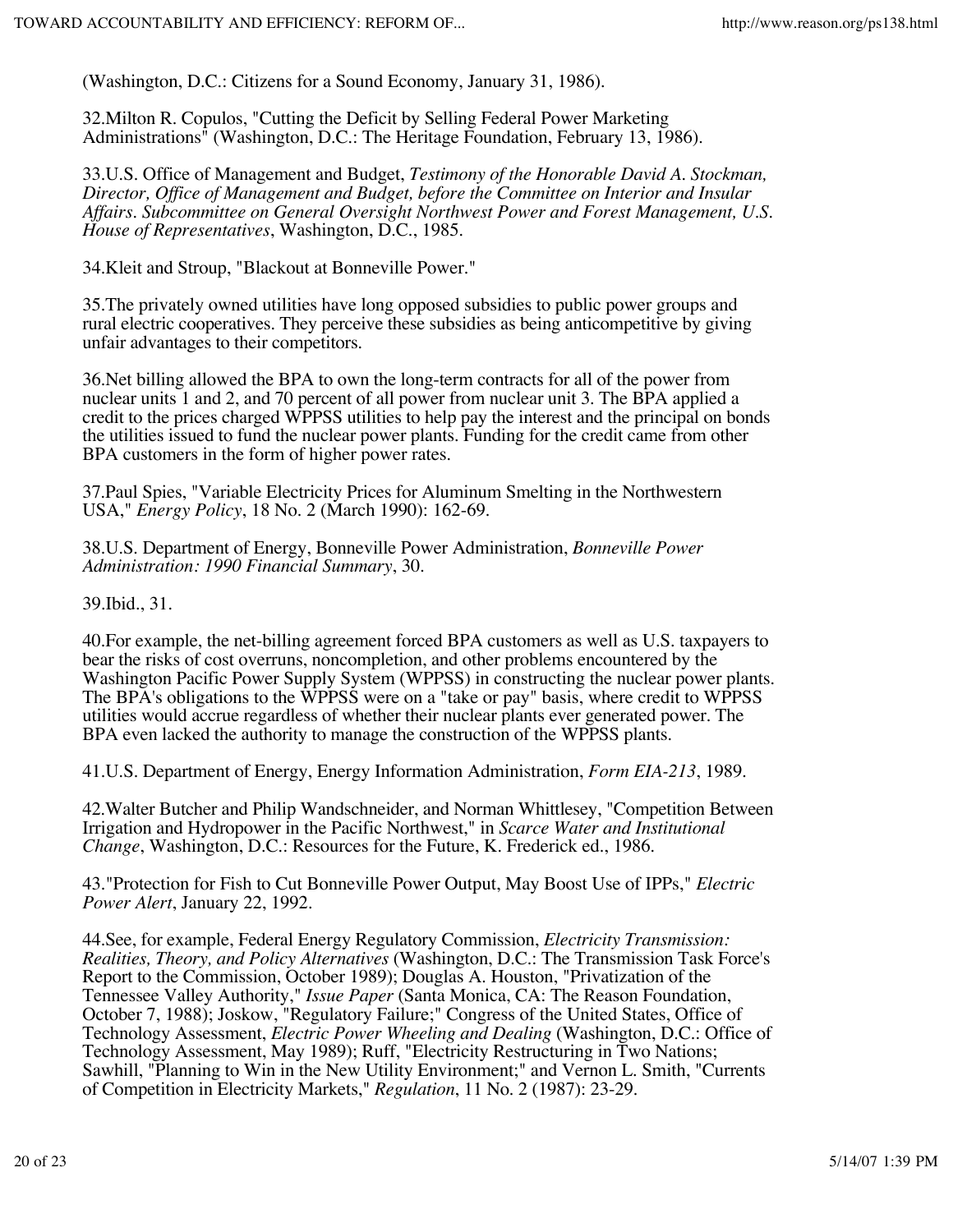45.See, for example, Joskow, "Regulatory Failure."

46.See Congress of the United States, Office of Technology Assessment, *Electric Power Wheeling and Dealing*.

47.Until recently, technological changes favored large generating units. The trend in the industry toward smaller-scale and less capital-intensive generating facilities (for example, modular and staged combustion turbine, combined cycle) reflects a rational response to prevailing economic and political realities.

48.See Douglas A. Houston, "Toward Resolving the Access Issue: User-Ownership of Electric Transmission Grids," *Policy Insight No. 129* (Santa Monica, CA: The Reason Foundation, August 1991); and Kenneth W. Costello, "The Struggle over Electricity Transmission Access," *Cato Journal*, 8 (Spring/Summer 1988): 107-24.

49.For example, Public Service of Indiana received approval from the FERC to price 450 megawatts of wholesale electricity at market prices in return for granting both utility and independent suppliers greater access to its transmission system (FERC Docket No. ER89-692).

50.In a competitive environment, utilities and other suppliers would be pressured to apply market pricing to both existing and potential new customers. For a utility threatened with uneconomical "bypass," market pricing becomes necessary in preventing customers from switching to higher cost suppliers or technologies. Market pricing increases aggregate benefits and a utility's earnings, as well as reduces the need to raise rates to so-called "captive" customers.

51.See, for example, U.S. Department of Energy, *National Energy Strategy: Powerful Ideas for America*.

52.Jan Paul Acton and Stanley M. Besen, *Regulation, Efficiency, and Competition in the Exchange of Electricity: First Year Results from the FERC Bulk Power Market Experiment* (Santa Monica, CA: Rand Corporation, October 1985); and Joskow, "Regulatory Failure."

53.FERC issued three Notices of Proposed Rulemakings (NOPRs) on March 16, 1988 (Docket Nos. RM-88-000-4, 5, and 6), addressing independent power producers (IPPs), avoided cost rates for purchased power, and all-source bidding for purchased power, respectively.

54.Kenneth W. Costello, "Incentive Rates or Market Rates: A Rose by Any Other Name?" *The Electricity Journal*, 2 (August/September 1989): 42-51.

55.See, for example, Kenneth Rose et al., *Implementing a Competitive Bidding Program for Electric Power Supply* (Columbus, OH: The National Regulatory Research Institute, 1991).

56.This does not strictly hold if purchasers sell power at a price that deviates from marginal cost (see Michael A. Einhorn, "Hydroelectric Relicensing: An Optimal Approach," *Resources and Energy*, 9 (1987): 45-53; and Paul L. Joskow and Richard Schmalensee, "Adversary Hydro Relicensing Applications: Using Economic Criteria," *Public Utilities Fortnightly* (December 20, 1984): 22-28.

57.The major difference in outcome between the two arrangements lies with the distribution of gains. Unlike reselling, auctioning off of hydropower at market prices would directly benefit U.S. taxpayers.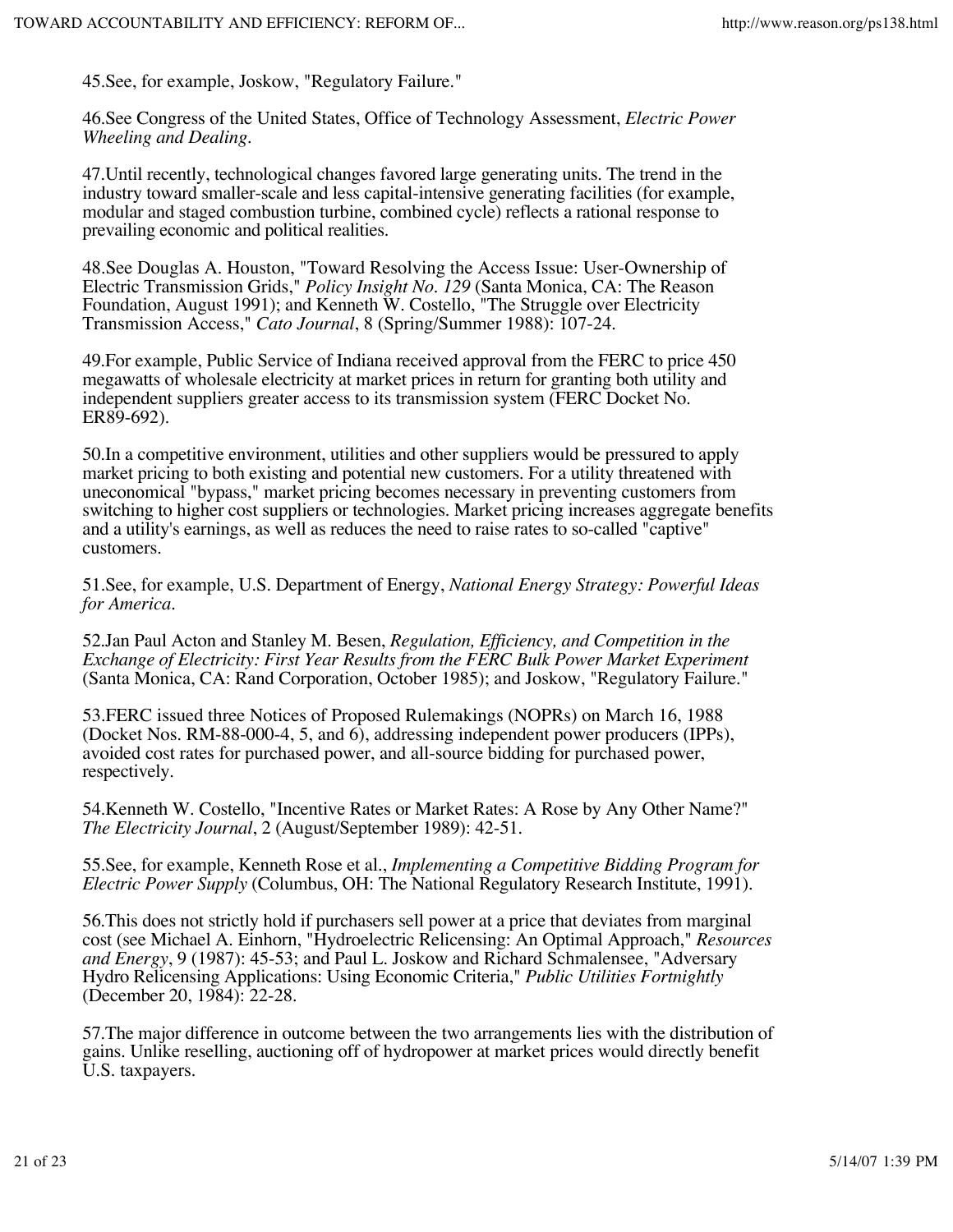58.Terry L. Anderson, *Water Crisis: Ending the Policy Drought* (Baltimore, MD: The Johns Hopkins University Press, 1983).

59.Preference customers typically are power distributors owned by the retail customers they serve. The average customer would therefore stand to benefit from the economic gains of resale.

60.The economic benefits and political palatability of reselling preference power in the Pacific Northwest also are discussed in Kleit and Stroup, "Blackout at Bonneville Power."

61.See Houston, "Toward Resolving the Access Issue;" Costello, "The Struggle over Electricity Transmission Access;" and Smith, "Currents of Competition in Electricity Markets."

62.U.S. Congress, Office of Technology Assessment, *Electric Power Wheeling and Dealing*.

63.Under many circumstances, the spot market can shift risks efficiently. Generally, in a spot market the risks of planning and operation fall on investors rather than consumers. A spot market can also promote efficiency by rapidly setting prices that reflect future market conditions.

64."Shopping around" induced by access to transmission lines should improve both allocative and productive efficiency. Sellers would be pressured by competitive forces to offer prices corresponding to their marginal costs, or else lose customers to other suppliers. In addition, it is more likely that electricity consumers would be served by the lowest-cost suppliers, since consumers would not be constrained to purchase their electricity from local suppliers.

65.Separation of ownership rights and operation rights currently exists for the National Grid Company, which is the newly formed British common-carrier, electric transmission utility. The company is owned by twelve regional electric distribution companies.

66.For problems associated with contract-common carriage, see Houston, "Toward Resolving the Access Issue;" and Joe D. Pace and Rodney Frame, "Approaching the Transmission Access Debate Rationally," *Transmission Research Group (TRG) Working Paper No. 1* (Washington, D.C.: National Economic Research Associates, November 1987).

"Better pricing" may not be a reality given continued ownership and control of the transmission network by the BPA. Political considerations and abuse of BPA's market power make it unrealistic to believe that prices would be set at efficient levels.

67.The combined capacity of the Pacific Intertie equals 5,156 megawatts of which 4,056 megawatts fall under the BPA's control.

68.See "Proposed BPA Intertie Policy Drawing Criticism," 36-37; and Arlon R. Tussing, "Electricity and Gas: The U.S. West," *Energy Journal*, 9 No. 4 (October 1988): 111-19.

69."EEI Sees No Shortages, Increasing Reliance on DSM Programs and NUGs," *Electric Utility Week* (December 9, 1991), 7.

70.Arguments for joint ownership of electric transmission lines are presented in Houston, "Toward Resolving the Access Issue;" Costello, "The Struggle over Electricity Transmission Access;" and Smith, "Currents of Competition in Electricity Markets."

Joint ownership of natural gas pipelines recently has been proposed to promote competition in the natural gas markets. See Dan Alger and Michael Toman, "Market-Based Regulation of